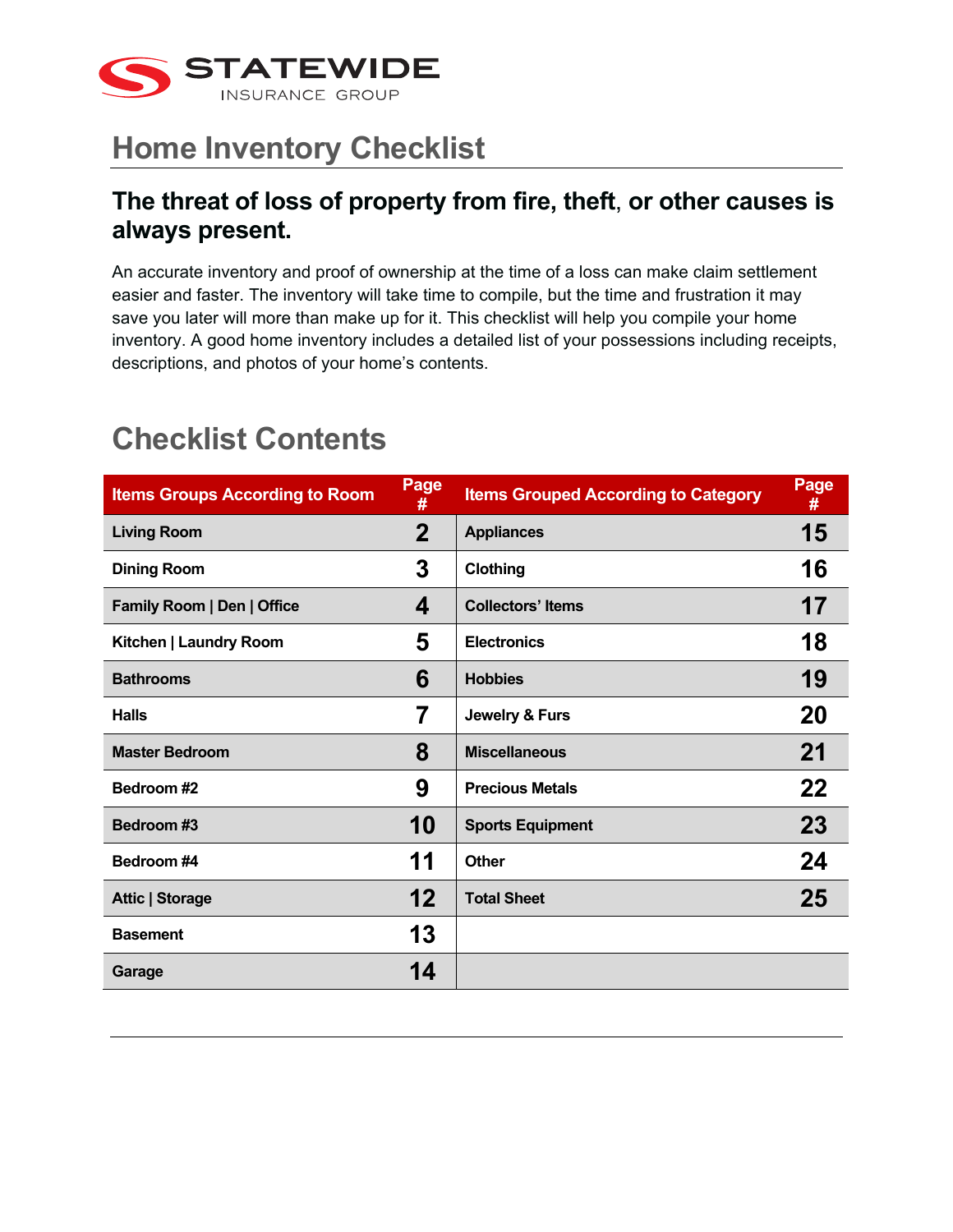

#### **Living Room**

| <b>Number of Items</b> | <b>Item</b>                  | <b>Year Purchased</b>      | <b>Amount Paid</b>    |
|------------------------|------------------------------|----------------------------|-----------------------|
|                        | Air Conditioner Window Units |                            |                       |
|                        | <b>Books</b>                 |                            |                       |
|                        | <b>Bookcases</b>             |                            |                       |
|                        | Bric-a-brac*                 |                            |                       |
|                        | Cabinets and Contents*       |                            |                       |
|                        | Closet Contents*             |                            |                       |
|                        | <b>Desks</b>                 |                            |                       |
|                        | Fireplace Equipment          |                            |                       |
|                        | Furniture                    |                            |                       |
|                        | Lamps                        |                            |                       |
|                        | Organ                        |                            |                       |
|                        | Piano                        |                            |                       |
|                        | Rug                          |                            |                       |
|                        | <b>Tables</b>                |                            |                       |
|                        | <b>Wall Shelves</b>          |                            |                       |
|                        | Air Conditioner Window Units |                            |                       |
|                        | <b>Books</b>                 |                            |                       |
|                        | <b>Bookcases</b>             |                            |                       |
|                        | Bric-a-brac*                 |                            |                       |
|                        |                              |                            |                       |
|                        |                              |                            |                       |
|                        |                              |                            |                       |
|                        |                              | Total #1<br>(See Page 25.) | $\boldsymbol{\theta}$ |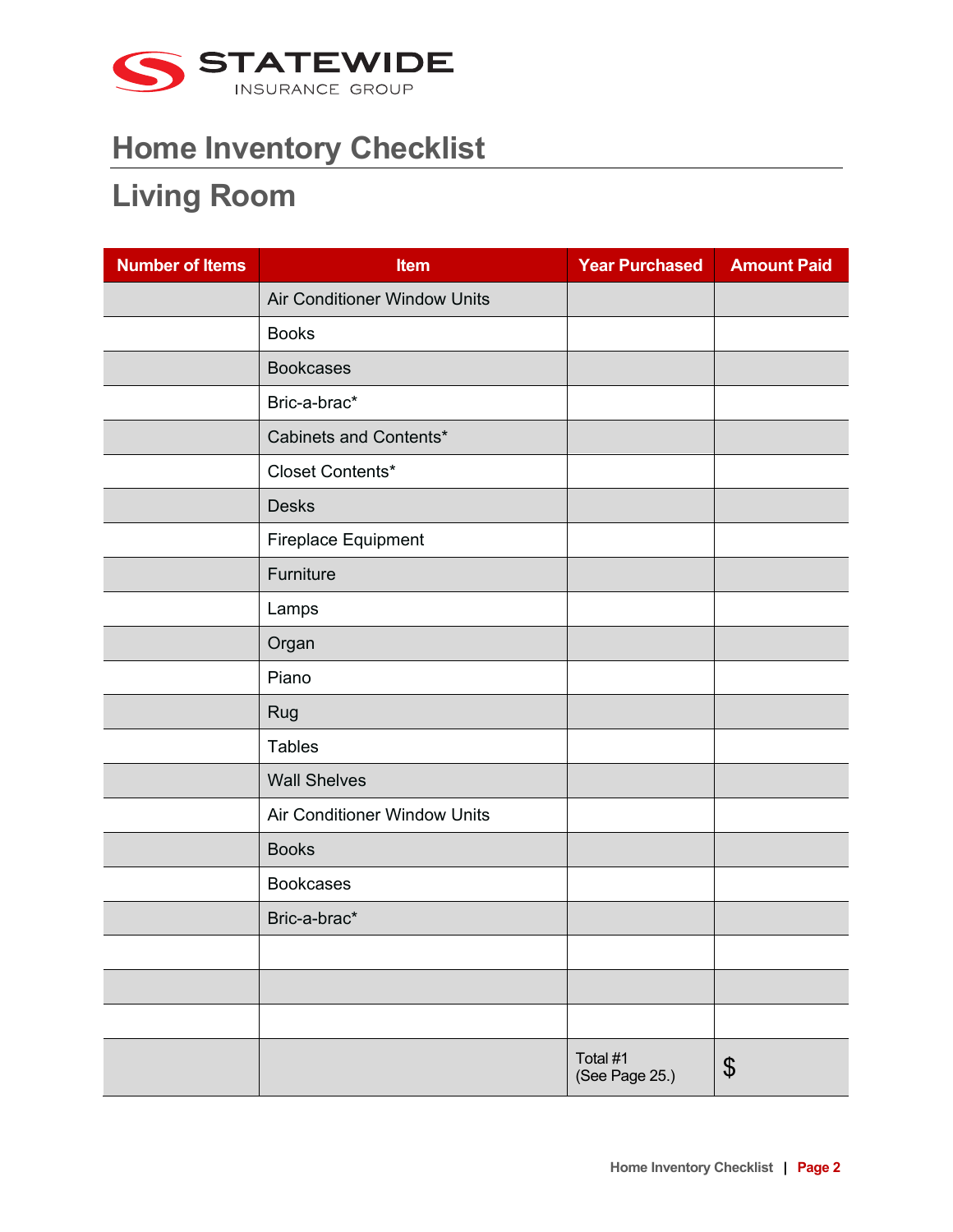

### **Dining Room**

| <b>Number of Items</b> | <b>Item</b>                  | <b>Year Purchased</b>      | <b>Amount Paid</b> |
|------------------------|------------------------------|----------------------------|--------------------|
|                        | Air Conditioner Window Units |                            |                    |
|                        | Bric-a-brac*                 |                            |                    |
|                        | <b>Buffet</b>                |                            |                    |
|                        | Cabinets and Contents*       |                            |                    |
|                        | Dining Room Set              |                            |                    |
|                        | China                        |                            |                    |
|                        | Crystal                      |                            |                    |
|                        | Rug                          |                            |                    |
|                        | Silverware/Goldware          |                            |                    |
|                        | <b>Table Linens</b>          |                            |                    |
|                        | <b>Wall Shelves</b>          |                            |                    |
|                        |                              |                            |                    |
|                        |                              |                            |                    |
|                        |                              |                            |                    |
|                        |                              |                            |                    |
|                        |                              |                            |                    |
|                        |                              |                            |                    |
|                        |                              |                            |                    |
|                        |                              |                            |                    |
|                        |                              |                            |                    |
|                        |                              |                            |                    |
|                        |                              |                            |                    |
|                        |                              | Total #1<br>(See Page 25.) | \$                 |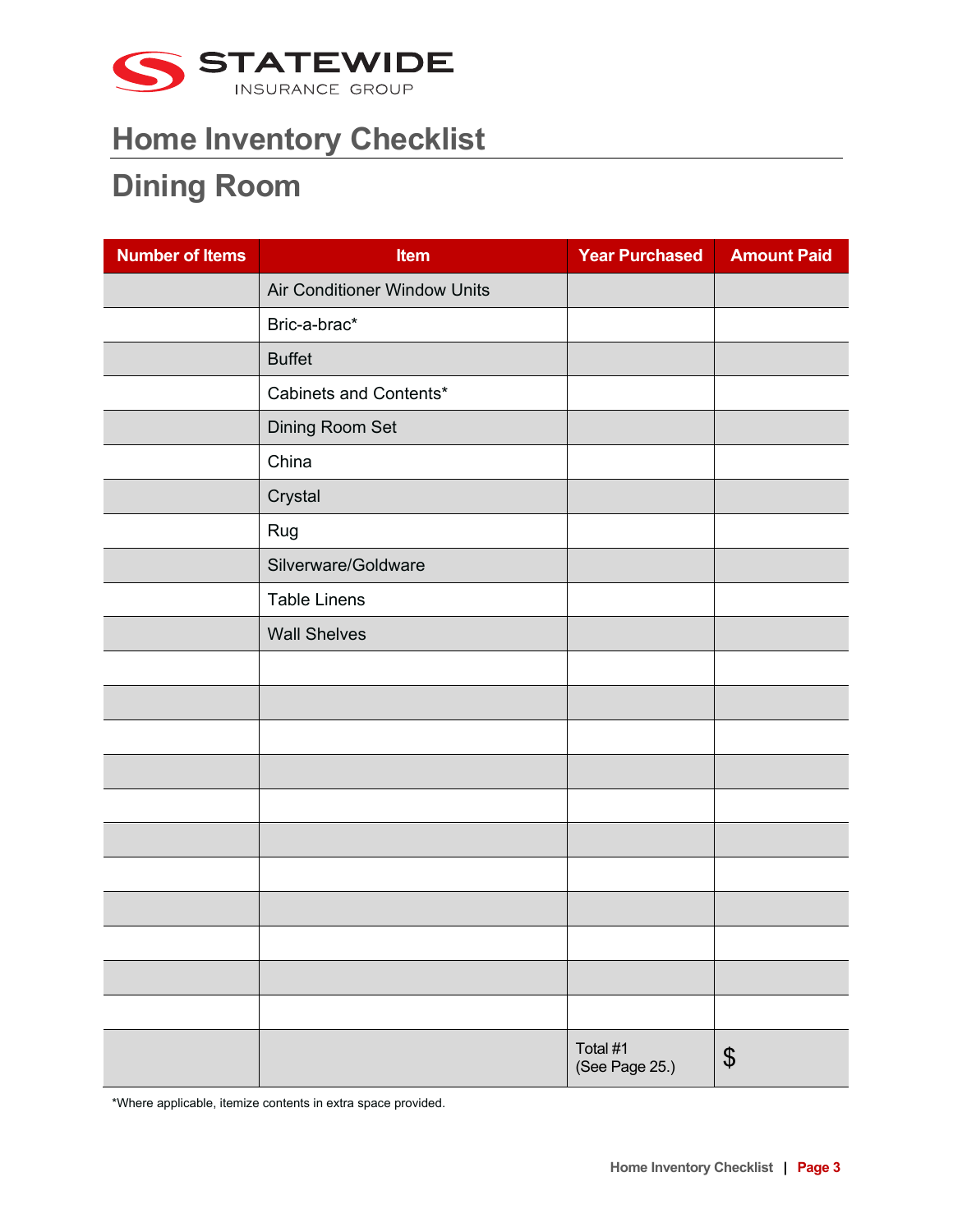

### **Family Room | Den | Office**

| <b>Number of Items</b> | <b>Item</b>                  | <b>Year Purchased</b>      | <b>Amount Paid</b> |
|------------------------|------------------------------|----------------------------|--------------------|
|                        | Air Conditioner Window Units |                            |                    |
|                        | <b>Books</b>                 |                            |                    |
|                        | <b>Bookcases</b>             |                            |                    |
|                        | Bric-a-brac                  |                            |                    |
|                        | Cabinets and Contents*       |                            |                    |
|                        | Card Table                   |                            |                    |
|                        | Chairs                       |                            |                    |
|                        | Closet Contents*             |                            |                    |
|                        | Couch                        |                            |                    |
|                        | <b>Desk</b>                  |                            |                    |
|                        | Fireplace Equipment          |                            |                    |
|                        | Lamps                        |                            |                    |
|                        | Organ                        |                            |                    |
|                        | Piano                        |                            |                    |
|                        | <b>Rugs</b>                  |                            |                    |
|                        | <b>Tables</b>                |                            |                    |
|                        | <b>Wall Shelves</b>          |                            |                    |
|                        |                              |                            |                    |
|                        |                              |                            |                    |
|                        |                              |                            |                    |
|                        |                              |                            |                    |
|                        |                              |                            |                    |
|                        |                              | Total #1<br>(See Page 25.) | \$                 |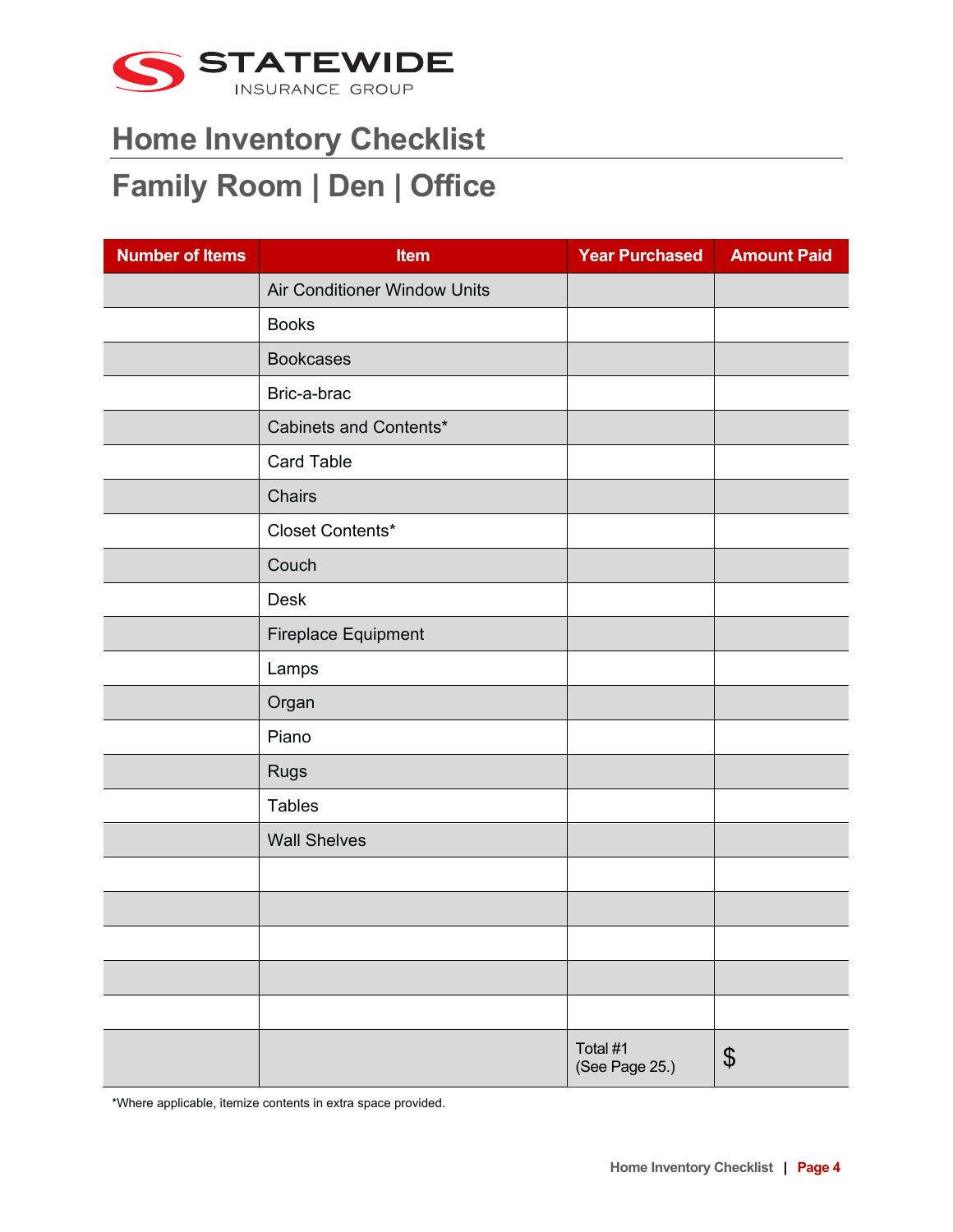

#### **Kitchen | Laundry Room**

| <b>Number of Items</b> | <b>Item</b>                  | <b>Year Purchased</b>      | <b>Amount Paid</b> |
|------------------------|------------------------------|----------------------------|--------------------|
|                        | <b>Books</b>                 |                            |                    |
|                        | Brick-a-brac*                |                            |                    |
|                        | <b>Cabinets and Contents</b> |                            |                    |
|                        | Crystal                      |                            |                    |
|                        | Cutlery                      |                            |                    |
|                        | <b>Dishes</b>                |                            |                    |
|                        | <b>Dryer</b>                 |                            |                    |
|                        | Appliances                   |                            |                    |
|                        | Freezer                      |                            |                    |
|                        | Glassware                    |                            |                    |
|                        | Ironing Board                |                            |                    |
|                        | <b>Kitchen Utensils</b>      |                            |                    |
|                        | Linens                       |                            |                    |
|                        | Portable Dishwasher          |                            |                    |
|                        | Pots and Pans                |                            |                    |
|                        | Refrigerator                 |                            |                    |
|                        | Silverware                   |                            |                    |
|                        | Stove                        |                            |                    |
|                        | <b>Tables</b>                |                            |                    |
|                        | <b>Washing Machine</b>       |                            |                    |
|                        |                              |                            |                    |
|                        |                              |                            |                    |
|                        |                              | Total #1<br>(See Page 25.) | \$                 |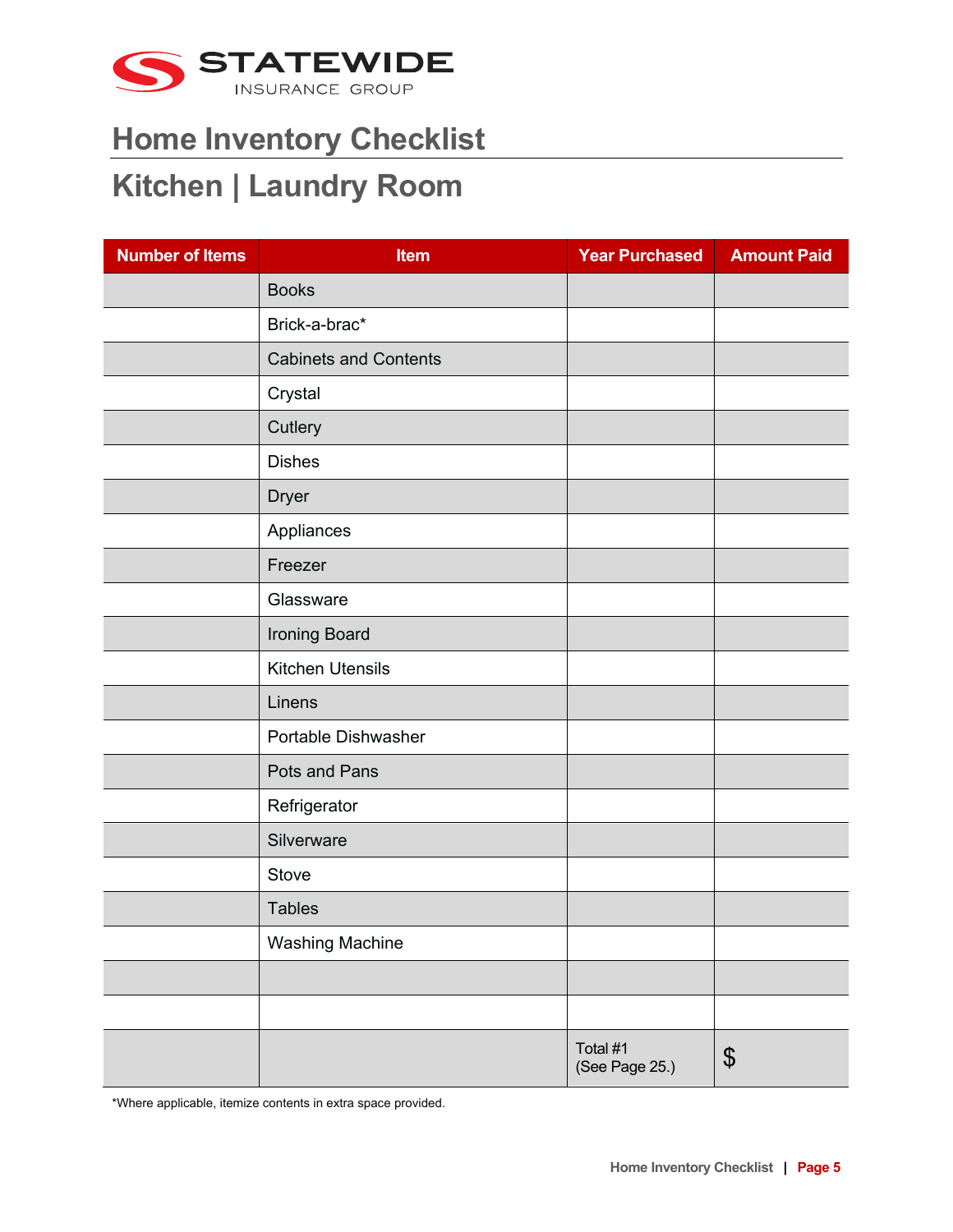

#### **Bathrooms**

| <b>Number of Items</b> | Item                         | <b>Year Purchased</b>      | <b>Amount Paid</b>         |
|------------------------|------------------------------|----------------------------|----------------------------|
|                        | Cabinets and Contents*       |                            |                            |
|                        | Closet Contents*             |                            |                            |
|                        | <b>Electrical Appliances</b> |                            |                            |
|                        | Linens                       |                            |                            |
|                        |                              |                            |                            |
|                        |                              |                            |                            |
|                        |                              |                            |                            |
|                        |                              |                            |                            |
|                        |                              |                            |                            |
|                        |                              |                            |                            |
|                        |                              |                            |                            |
|                        |                              |                            |                            |
|                        |                              |                            |                            |
|                        |                              |                            |                            |
|                        |                              |                            |                            |
|                        |                              |                            |                            |
|                        |                              |                            |                            |
|                        |                              |                            |                            |
|                        |                              |                            |                            |
|                        |                              |                            |                            |
|                        |                              |                            |                            |
|                        |                              |                            |                            |
|                        |                              | Total #1<br>(See Page 25.) | $\boldsymbol{\mathsf{\$}}$ |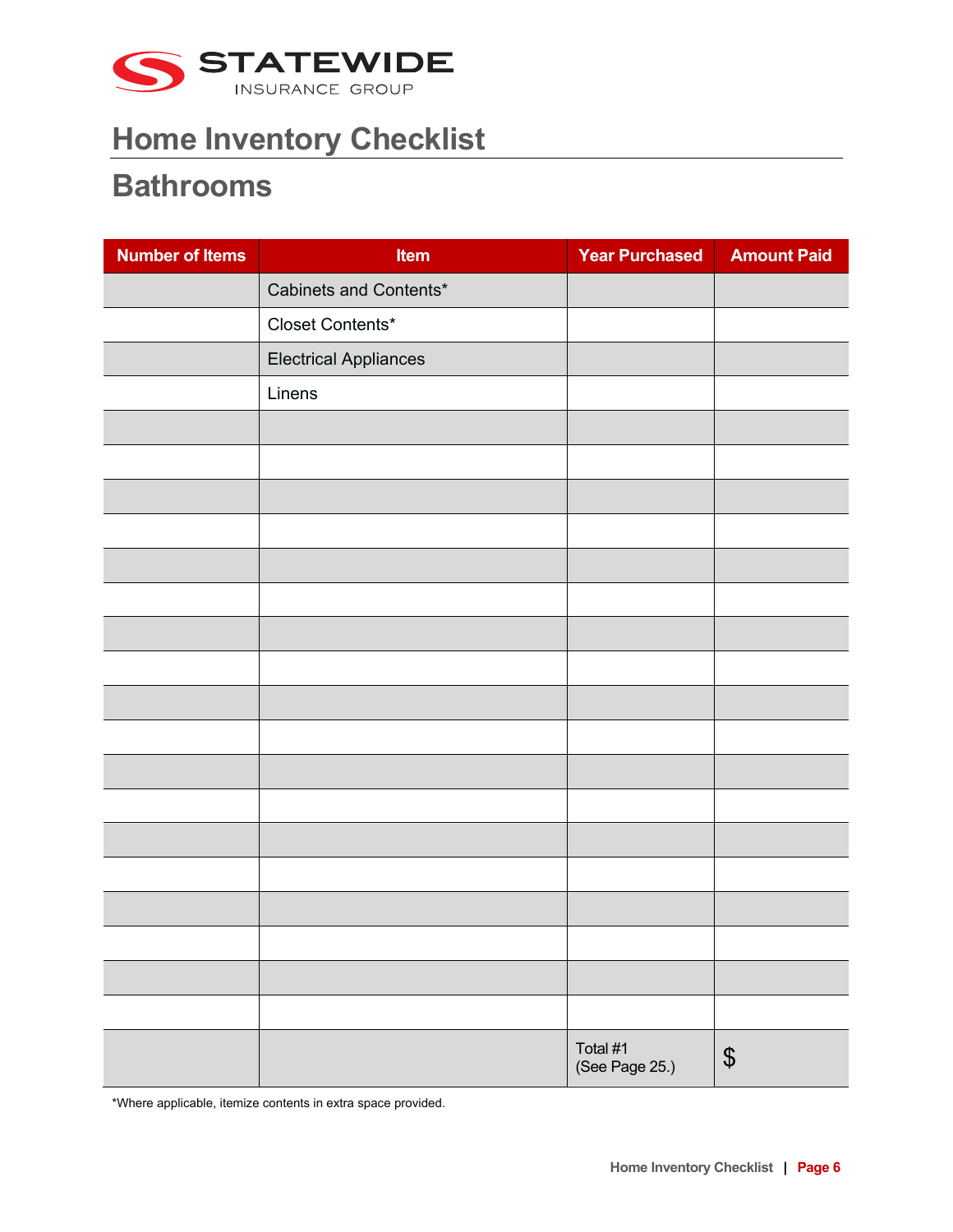

#### **Halls**

| <b>Number of Items</b> | Item                         | <b>Year Purchased</b>      | <b>Amount Paid</b> |
|------------------------|------------------------------|----------------------------|--------------------|
|                        | Cabinets and Contents*       |                            |                    |
|                        | Closet Contents*             |                            |                    |
|                        | <b>Electrical Appliances</b> |                            |                    |
|                        | Linens                       |                            |                    |
|                        | Cabinets and Contents*       |                            |                    |
|                        | Closet Contents*             |                            |                    |
|                        | <b>Electrical Appliances</b> |                            |                    |
|                        |                              |                            |                    |
|                        |                              |                            |                    |
|                        |                              |                            |                    |
|                        |                              |                            |                    |
|                        |                              |                            |                    |
|                        |                              |                            |                    |
|                        |                              |                            |                    |
|                        |                              |                            |                    |
|                        |                              |                            |                    |
|                        |                              |                            |                    |
|                        |                              |                            |                    |
|                        |                              |                            |                    |
|                        |                              |                            |                    |
|                        |                              |                            |                    |
|                        |                              |                            |                    |
|                        |                              | Total #1<br>(See Page 25.) | \$                 |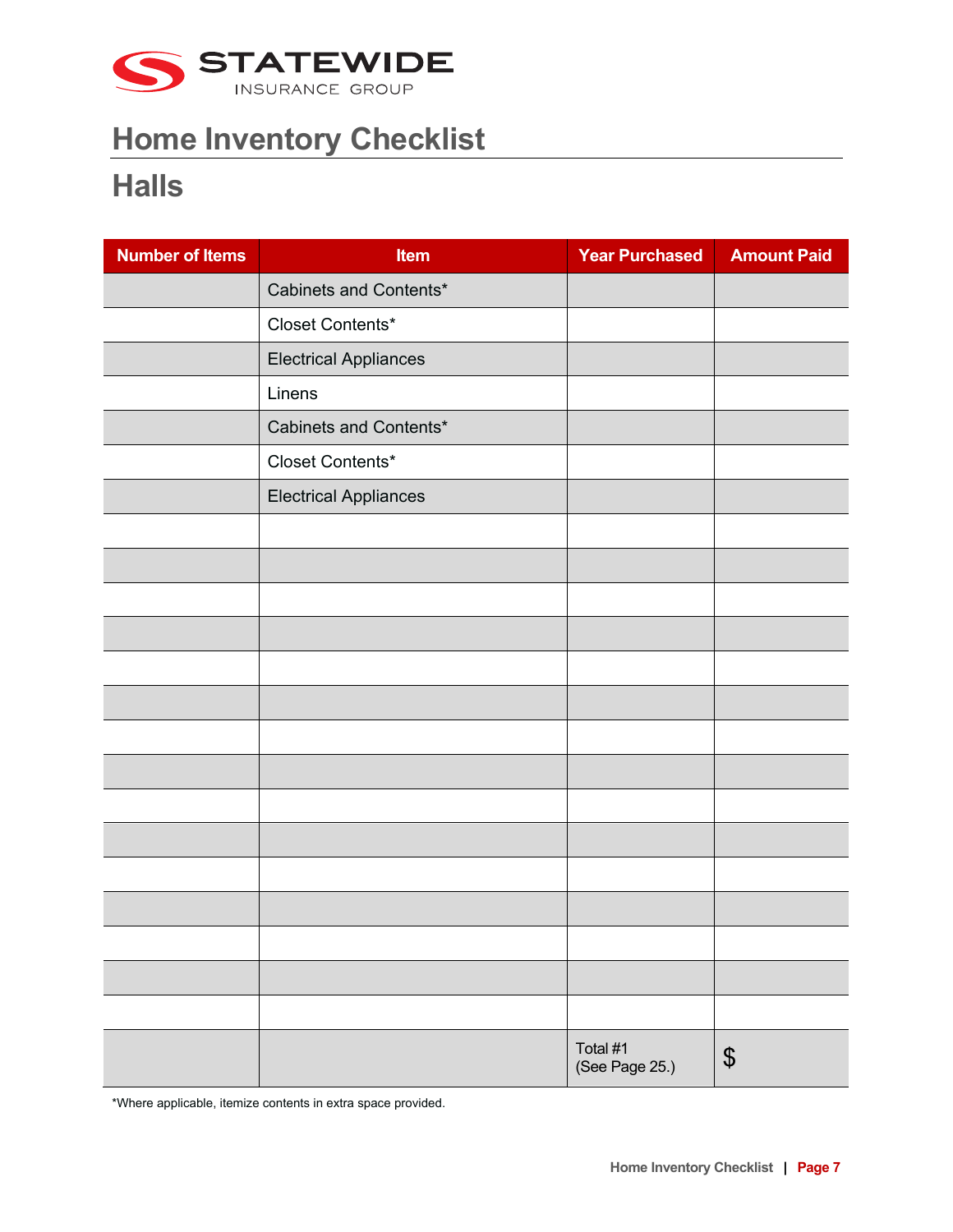

#### **Master Bedroom**

| <b>Number of Items</b> | <b>Item</b>                  | <b>Year Purchased</b>      | <b>Amount Paid</b> |
|------------------------|------------------------------|----------------------------|--------------------|
|                        | Air Conditioner Window Units |                            |                    |
|                        | Bedding                      |                            |                    |
|                        | <b>Bed</b>                   |                            |                    |
|                        | <b>Books</b>                 |                            |                    |
|                        | Bric-a-brac*                 |                            |                    |
|                        | Chairs                       |                            |                    |
|                        | Chests and Contents*         |                            |                    |
|                        | Closet Contents*             |                            |                    |
|                        | <b>Desk</b>                  |                            |                    |
|                        | Dressers and Contents*       |                            |                    |
|                        | <b>Dressing Table</b>        |                            |                    |
|                        | Lamps                        |                            |                    |
|                        | Rug                          |                            |                    |
|                        | Sewing Machine               |                            |                    |
|                        | <b>Tables</b>                |                            |                    |
|                        | <b>Wall Shelves</b>          |                            |                    |
|                        |                              |                            |                    |
|                        |                              |                            |                    |
|                        |                              |                            |                    |
|                        |                              |                            |                    |
|                        |                              |                            |                    |
|                        |                              |                            |                    |
|                        |                              | Total #1<br>(See Page 25.) | \$                 |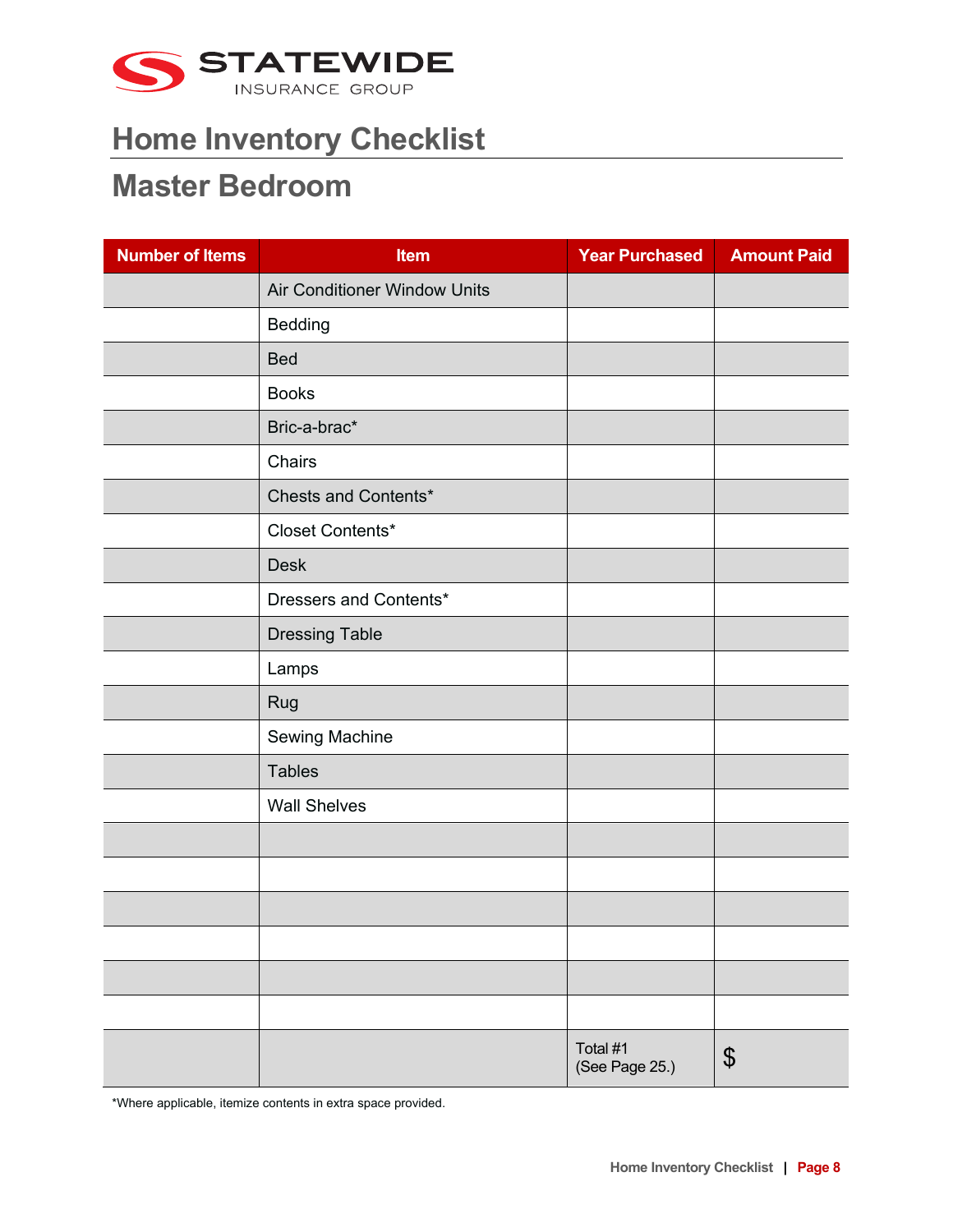

#### **Bedroom #2**

| <b>Number of Items</b> | <b>Item</b>                  | <b>Year Purchased</b>      | <b>Amount Paid</b> |
|------------------------|------------------------------|----------------------------|--------------------|
|                        | Air Conditioner Window Units |                            |                    |
|                        | Bedding                      |                            |                    |
|                        | <b>Bed</b>                   |                            |                    |
|                        | <b>Books</b>                 |                            |                    |
|                        | Bric-a-brac*                 |                            |                    |
|                        | Chairs                       |                            |                    |
|                        | Chests and Contents*         |                            |                    |
|                        | Closet Contents*             |                            |                    |
|                        | <b>Desk</b>                  |                            |                    |
|                        | Dressers and Contents*       |                            |                    |
|                        | <b>Dressing Table</b>        |                            |                    |
|                        | Lamps                        |                            |                    |
|                        | Rug                          |                            |                    |
|                        | Sewing Machine               |                            |                    |
|                        |                              |                            |                    |
|                        |                              |                            |                    |
|                        |                              |                            |                    |
|                        |                              |                            |                    |
|                        |                              |                            |                    |
|                        |                              |                            |                    |
|                        |                              |                            |                    |
|                        |                              |                            |                    |
|                        |                              | Total #1<br>(See Page 25.) | \$                 |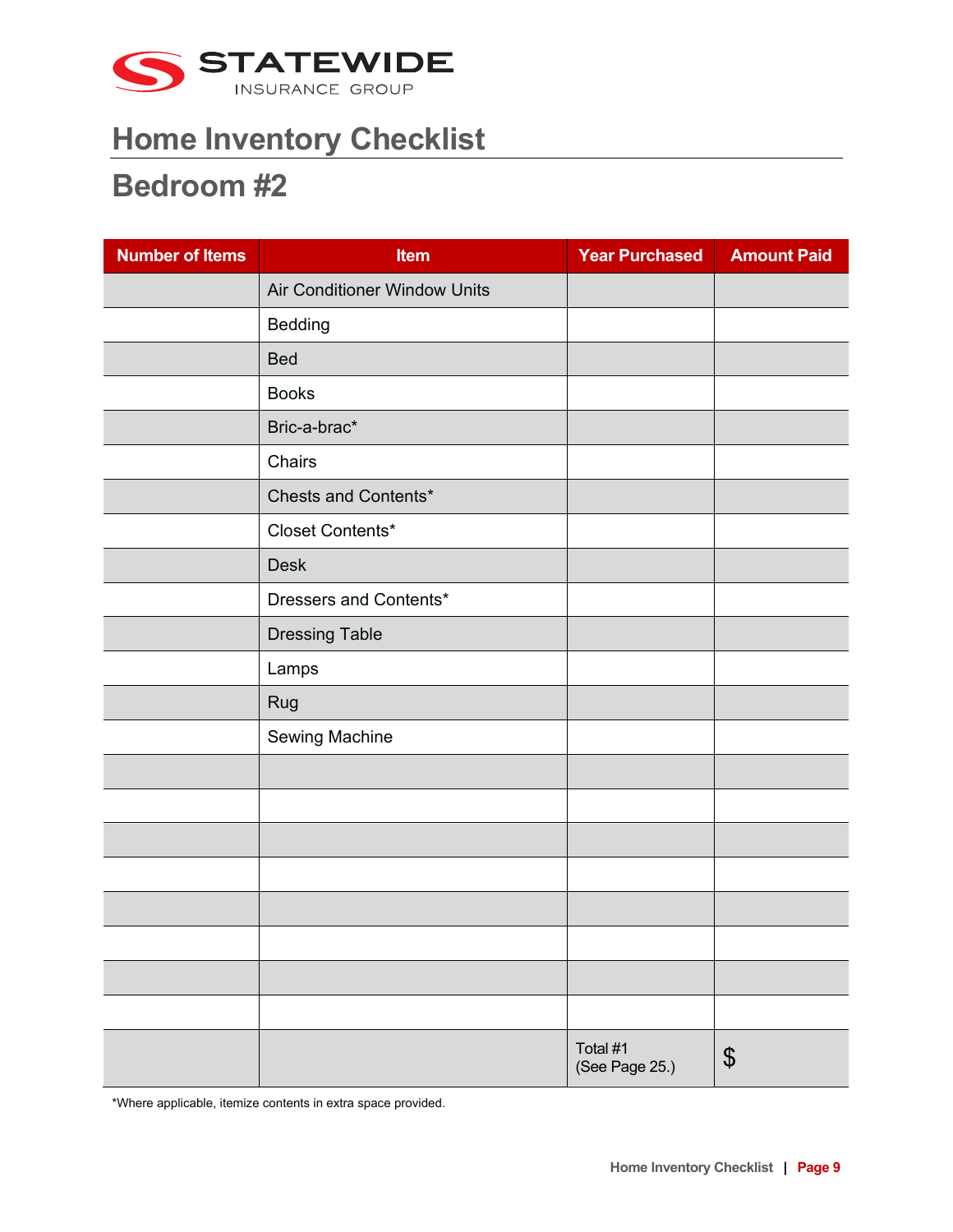

#### **Bedroom #3**

| <b>Number of Items</b> | <b>Item</b>                  | <b>Year Purchased</b>      | <b>Amount Paid</b> |
|------------------------|------------------------------|----------------------------|--------------------|
|                        | Air Conditioner Window Units |                            |                    |
|                        | Bedding                      |                            |                    |
|                        | <b>Bed</b>                   |                            |                    |
|                        | <b>Books</b>                 |                            |                    |
|                        | Bric-a-brac*                 |                            |                    |
|                        | Chairs                       |                            |                    |
|                        | Chests and Contents*         |                            |                    |
|                        | Closet Contents*             |                            |                    |
|                        | <b>Desk</b>                  |                            |                    |
|                        | Dressers and Contents*       |                            |                    |
|                        | <b>Dressing Table</b>        |                            |                    |
|                        | Lamps                        |                            |                    |
|                        | Rug                          |                            |                    |
|                        | Sewing Machine               |                            |                    |
|                        |                              |                            |                    |
|                        |                              |                            |                    |
|                        |                              |                            |                    |
|                        |                              |                            |                    |
|                        |                              |                            |                    |
|                        |                              |                            |                    |
|                        |                              |                            |                    |
|                        |                              |                            |                    |
|                        |                              | Total #1<br>(See Page 25.) | \$                 |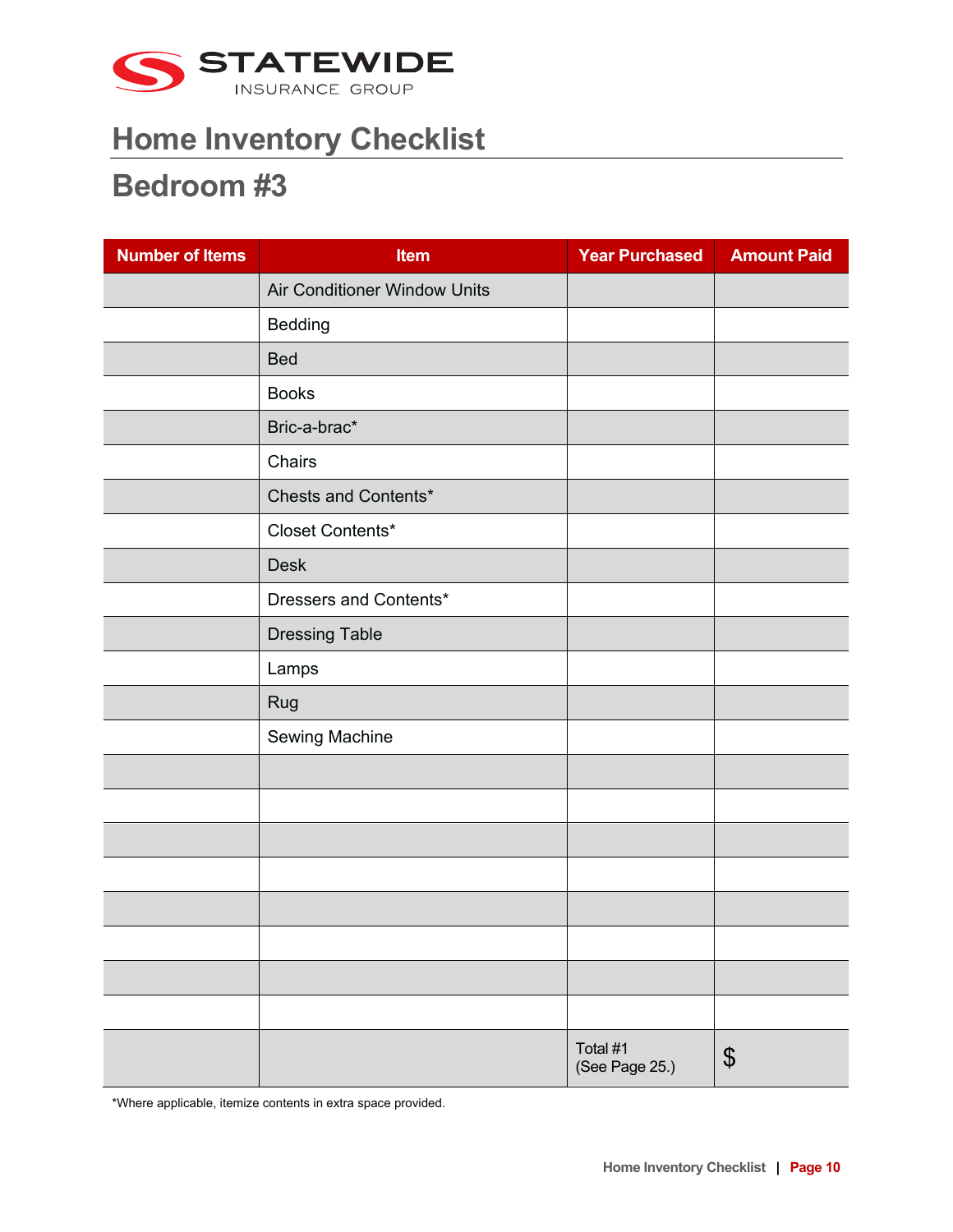

#### **Bedroom #4**

| <b>Number of Items</b> | <b>Item</b>                  | <b>Year Purchased</b>      | <b>Amount Paid</b> |
|------------------------|------------------------------|----------------------------|--------------------|
|                        | Air Conditioner Window Units |                            |                    |
|                        | Bedding                      |                            |                    |
|                        | <b>Bed</b>                   |                            |                    |
|                        | <b>Books</b>                 |                            |                    |
|                        | Bric-a-brac*                 |                            |                    |
|                        | Chairs                       |                            |                    |
|                        | Chests and Contents*         |                            |                    |
|                        | Closet Contents*             |                            |                    |
|                        | <b>Desk</b>                  |                            |                    |
|                        | Dressers and Contents*       |                            |                    |
|                        | <b>Dressing Table</b>        |                            |                    |
|                        | Lamps                        |                            |                    |
|                        | Rug                          |                            |                    |
|                        | Sewing Machine               |                            |                    |
|                        |                              |                            |                    |
|                        |                              |                            |                    |
|                        |                              |                            |                    |
|                        |                              |                            |                    |
|                        |                              |                            |                    |
|                        |                              |                            |                    |
|                        |                              |                            |                    |
|                        |                              |                            |                    |
|                        |                              | Total #1<br>(See Page 25.) | \$                 |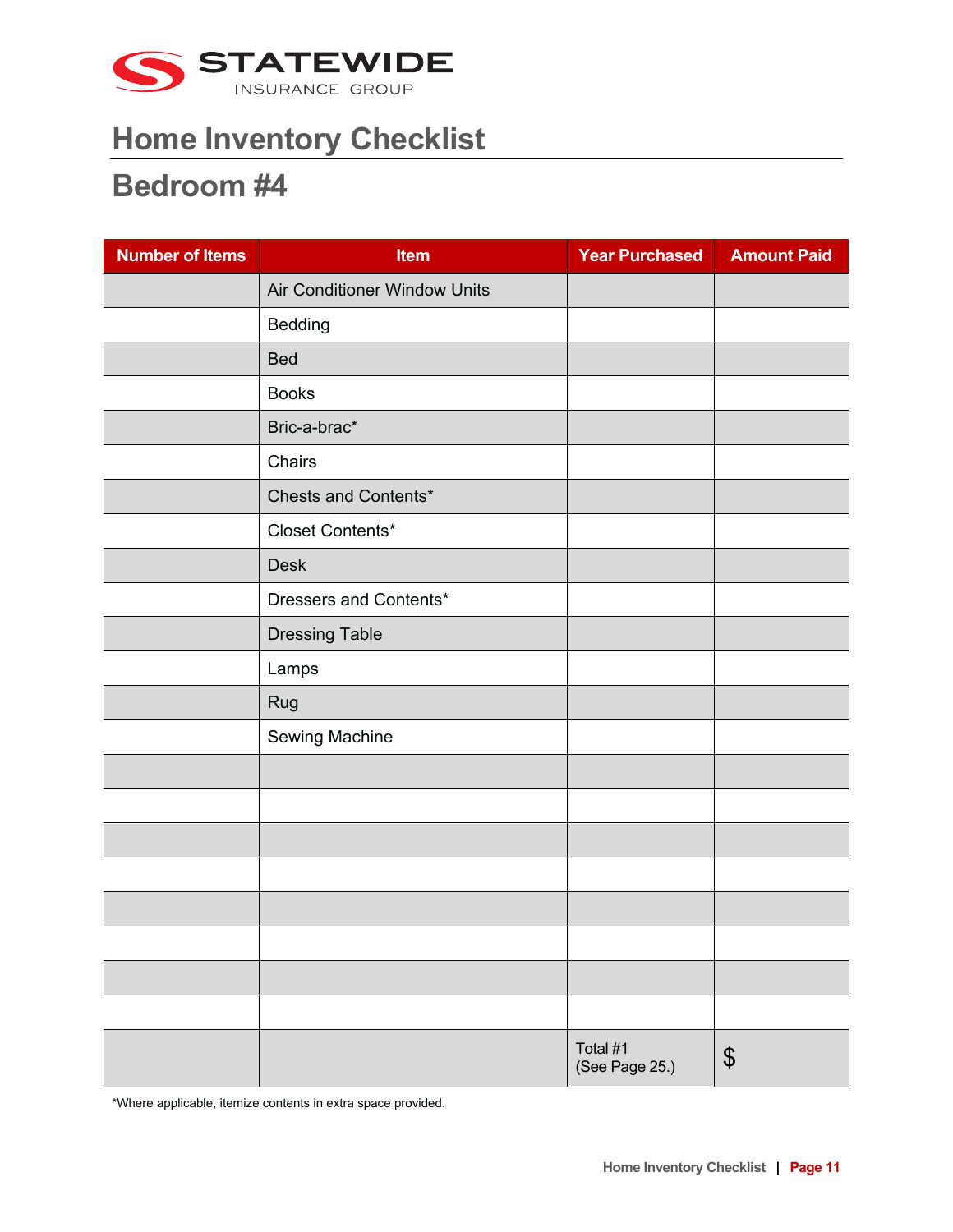

### **Attic**

| <b>Number of Items</b> | Item                | <b>Year Purchased</b>      | <b>Amount Paid</b>         |
|------------------------|---------------------|----------------------------|----------------------------|
|                        | Furniture           |                            |                            |
|                        | Luggage             |                            |                            |
|                        | Other Storage       |                            |                            |
|                        | Trunk and Contents* |                            |                            |
|                        |                     |                            |                            |
|                        |                     |                            |                            |
|                        |                     |                            |                            |
|                        |                     |                            |                            |
|                        |                     |                            |                            |
|                        |                     |                            |                            |
|                        |                     |                            |                            |
|                        |                     |                            |                            |
|                        |                     |                            |                            |
|                        |                     |                            |                            |
|                        |                     |                            |                            |
|                        |                     |                            |                            |
|                        |                     |                            |                            |
|                        |                     |                            |                            |
|                        |                     |                            |                            |
|                        |                     |                            |                            |
|                        |                     |                            |                            |
|                        |                     |                            |                            |
|                        |                     | Total #1<br>(See Page 25.) | $\boldsymbol{\mathsf{\$}}$ |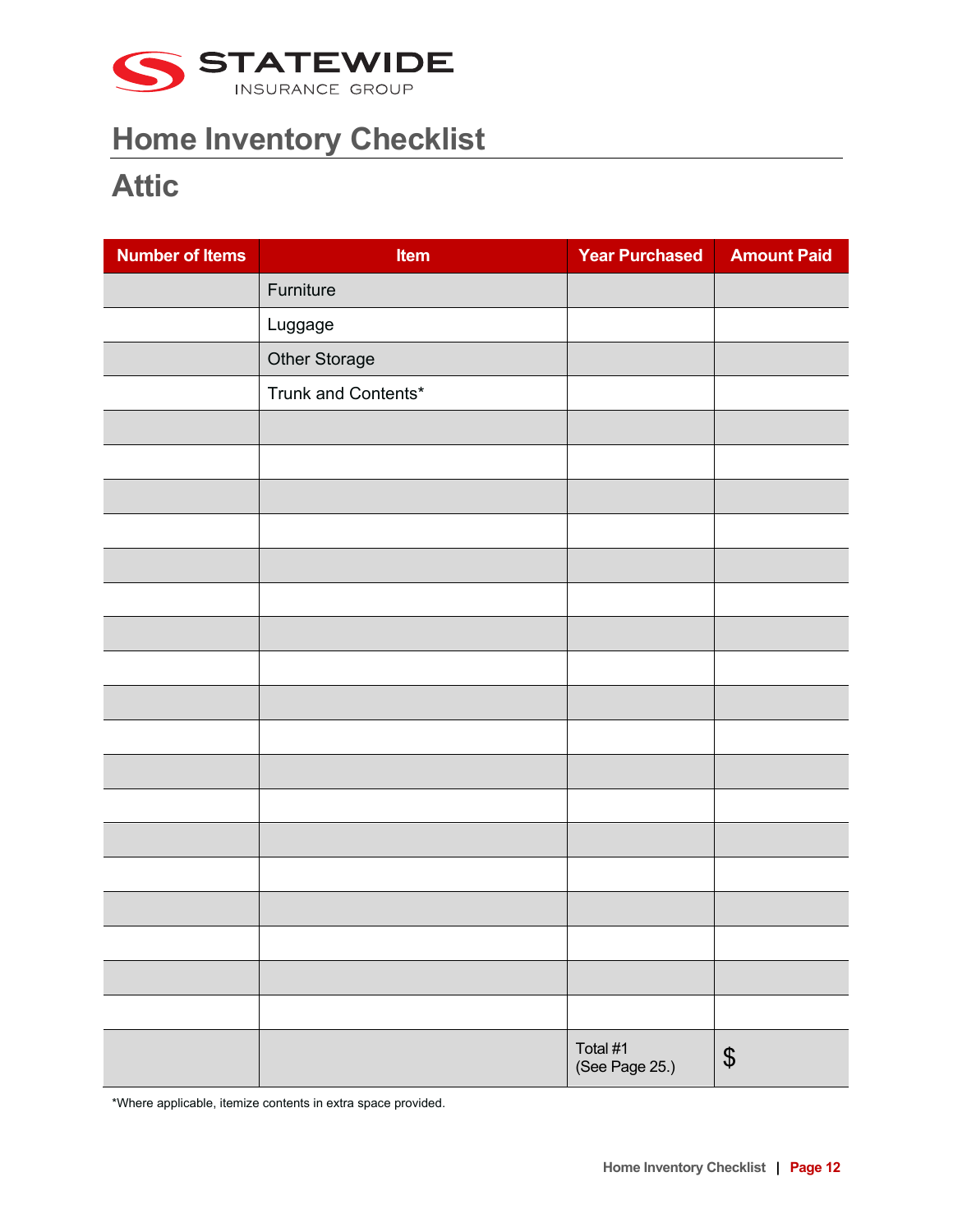

#### **Basement**

| <b>Number of Items</b> | <b>Item</b>            | <b>Year Purchased</b>      | <b>Amount Paid</b> |
|------------------------|------------------------|----------------------------|--------------------|
|                        | Bric-a-brac*           |                            |                    |
|                        | Chairs                 |                            |                    |
|                        | Dehumidifier           |                            |                    |
|                        | <b>Hand Tools</b>      |                            |                    |
|                        | <b>Heating Unit</b>    |                            |                    |
|                        | Luggage                |                            |                    |
|                        | Other Equipment        |                            |                    |
|                        | Piano                  |                            |                    |
|                        | <b>Rugs</b>            |                            |                    |
|                        | Storage                |                            |                    |
|                        | <b>Tables</b>          |                            |                    |
|                        | <b>Washing Machine</b> |                            |                    |
|                        | Workbench              |                            |                    |
|                        |                        |                            |                    |
|                        |                        |                            |                    |
|                        |                        |                            |                    |
|                        |                        |                            |                    |
|                        |                        |                            |                    |
|                        |                        |                            |                    |
|                        |                        |                            |                    |
|                        |                        |                            |                    |
|                        |                        |                            |                    |
|                        |                        | Total #1<br>(See Page 25.) | \$                 |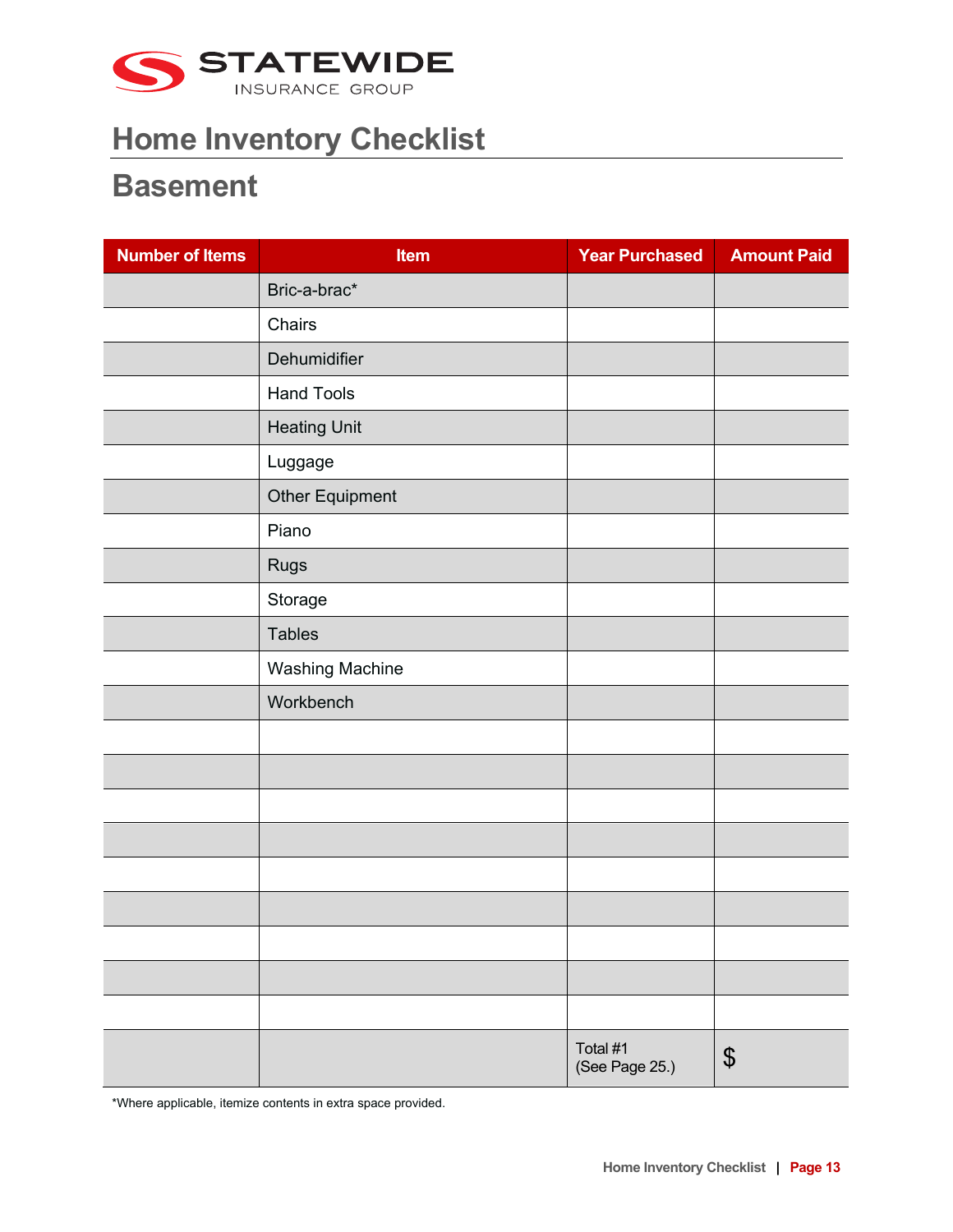

## **Garage**

| <b>Number of Items</b> | Item               | <b>Year Purchased</b>      | <b>Amount Paid</b> |
|------------------------|--------------------|----------------------------|--------------------|
|                        | Auto Equipment     |                            |                    |
|                        | Garden Tools       |                            |                    |
|                        | Lawn Furniture     |                            |                    |
|                        | Lawn Games         |                            |                    |
|                        | <b>Other Tools</b> |                            |                    |
|                        | Storage            |                            |                    |
|                        |                    |                            |                    |
|                        |                    |                            |                    |
|                        |                    |                            |                    |
|                        |                    |                            |                    |
|                        |                    |                            |                    |
|                        |                    |                            |                    |
|                        |                    |                            |                    |
|                        |                    |                            |                    |
|                        |                    |                            |                    |
|                        |                    |                            |                    |
|                        |                    |                            |                    |
|                        |                    |                            |                    |
|                        |                    |                            |                    |
|                        |                    |                            |                    |
|                        |                    |                            |                    |
|                        |                    |                            |                    |
|                        |                    | Total #1<br>(See Page 25.) | \$                 |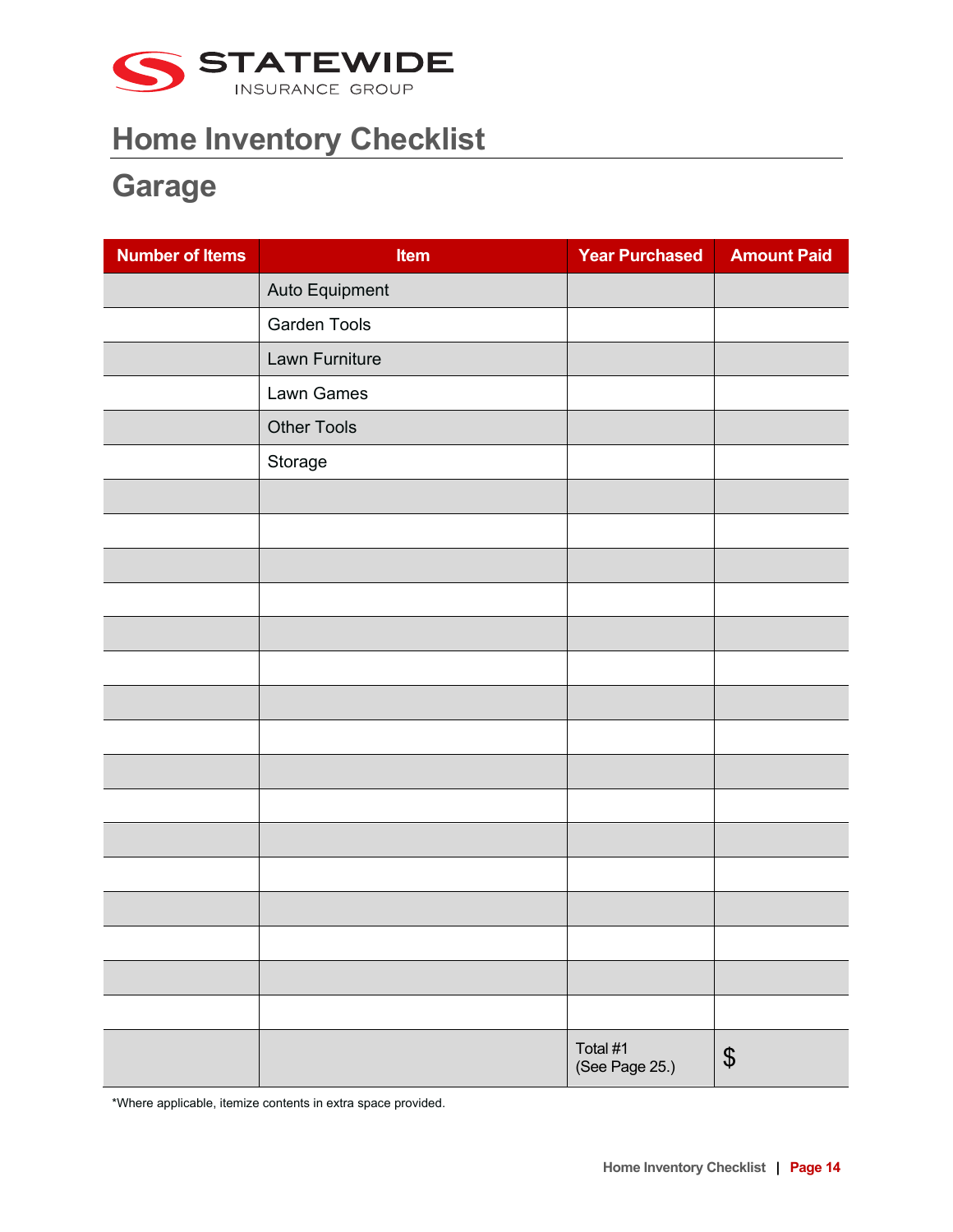

### **Appliances**

| <b>Number of Items</b> | <b>Item</b> | <b>Year Purchased</b>      | <b>Amount Paid</b>         |
|------------------------|-------------|----------------------------|----------------------------|
|                        |             |                            |                            |
|                        |             |                            |                            |
|                        |             |                            |                            |
|                        |             |                            |                            |
|                        |             |                            |                            |
|                        |             |                            |                            |
|                        |             |                            |                            |
|                        |             |                            |                            |
|                        |             |                            |                            |
|                        |             |                            |                            |
|                        |             |                            |                            |
|                        |             |                            |                            |
|                        |             |                            |                            |
|                        |             |                            |                            |
|                        |             |                            |                            |
|                        |             |                            |                            |
|                        |             |                            |                            |
|                        |             |                            |                            |
|                        |             |                            |                            |
|                        |             |                            |                            |
|                        |             |                            |                            |
|                        |             |                            |                            |
|                        |             | Total #1<br>(See Page 25.) | $\boldsymbol{\mathsf{\$}}$ |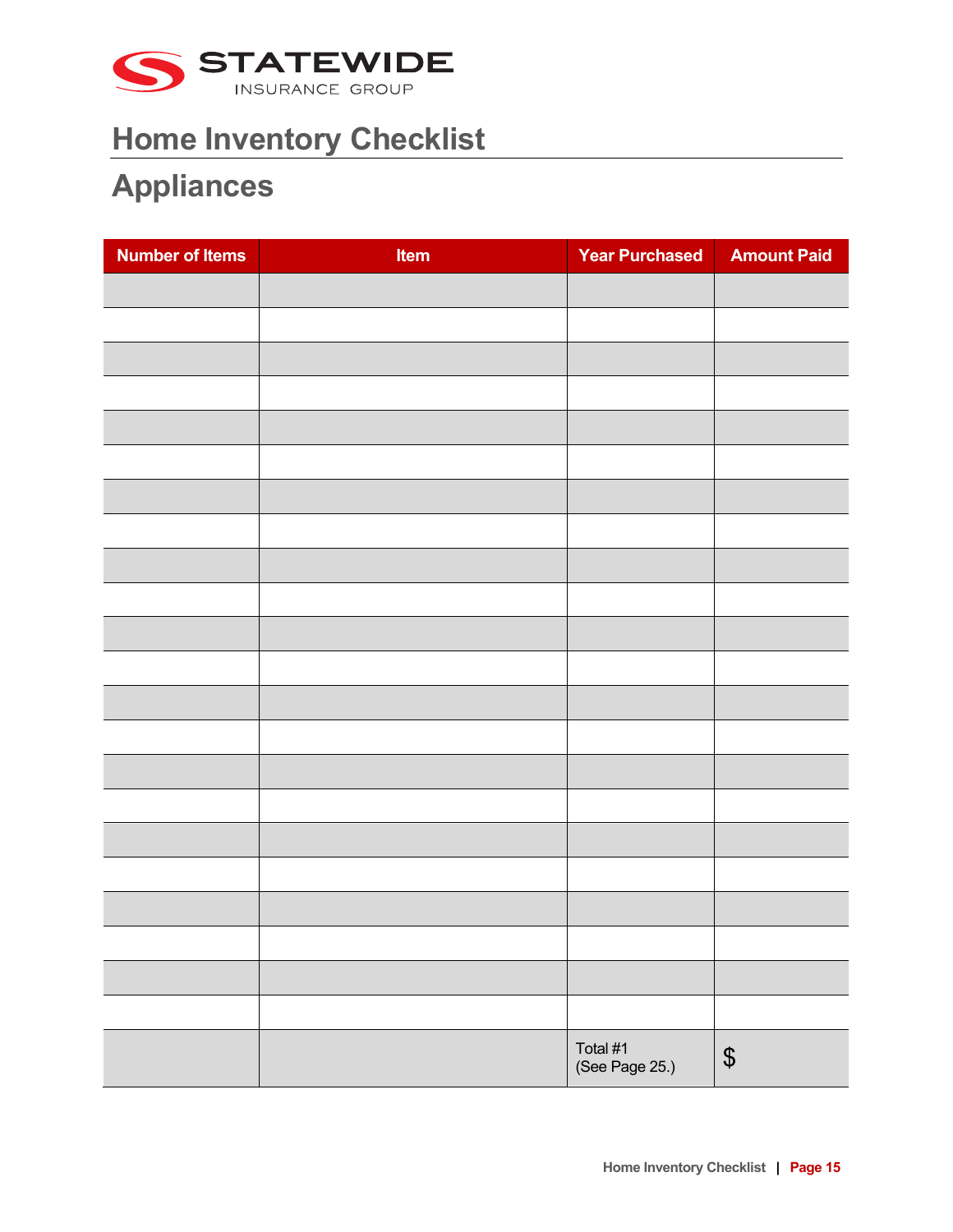

### **Clothing**

| <b>Number of Items</b> | Item | <b>Year Purchased</b>      | <b>Amount Paid</b>         |
|------------------------|------|----------------------------|----------------------------|
|                        |      |                            |                            |
|                        |      |                            |                            |
|                        |      |                            |                            |
|                        |      |                            |                            |
|                        |      |                            |                            |
|                        |      |                            |                            |
|                        |      |                            |                            |
|                        |      |                            |                            |
|                        |      |                            |                            |
|                        |      |                            |                            |
|                        |      |                            |                            |
|                        |      |                            |                            |
|                        |      |                            |                            |
|                        |      |                            |                            |
|                        |      |                            |                            |
|                        |      |                            |                            |
|                        |      |                            |                            |
|                        |      |                            |                            |
|                        |      |                            |                            |
|                        |      |                            |                            |
|                        |      |                            |                            |
|                        |      |                            |                            |
|                        |      | Total #1<br>(See Page 25.) | $\boldsymbol{\mathsf{\$}}$ |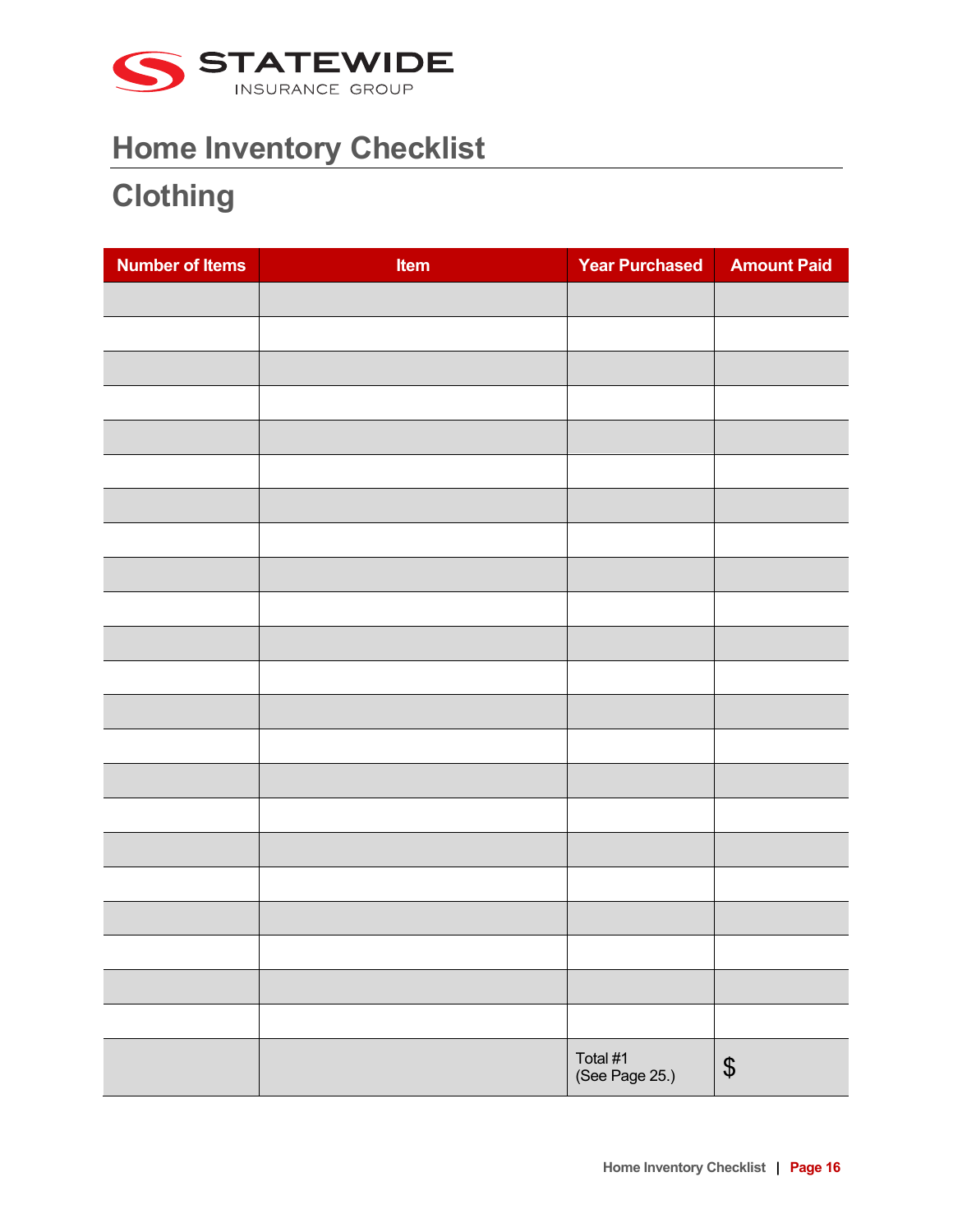

#### **Collectors Items**

| <b>Number of Items</b> | Item        | <b>Year Purchased</b>      | <b>Amount Paid</b>         |
|------------------------|-------------|----------------------------|----------------------------|
|                        | Antiques    |                            |                            |
|                        | Figurines   |                            |                            |
|                        | Art Objects |                            |                            |
|                        | Paintings   |                            |                            |
|                        | Fine China  |                            |                            |
|                        |             |                            |                            |
|                        |             |                            |                            |
|                        |             |                            |                            |
|                        |             |                            |                            |
|                        |             |                            |                            |
|                        |             |                            |                            |
|                        |             |                            |                            |
|                        |             |                            |                            |
|                        |             |                            |                            |
|                        |             |                            |                            |
|                        |             |                            |                            |
|                        |             |                            |                            |
|                        |             |                            |                            |
|                        |             |                            |                            |
|                        |             |                            |                            |
|                        |             |                            |                            |
|                        |             |                            |                            |
|                        |             | Total #1<br>(See Page 25.) | $\boldsymbol{\mathsf{\$}}$ |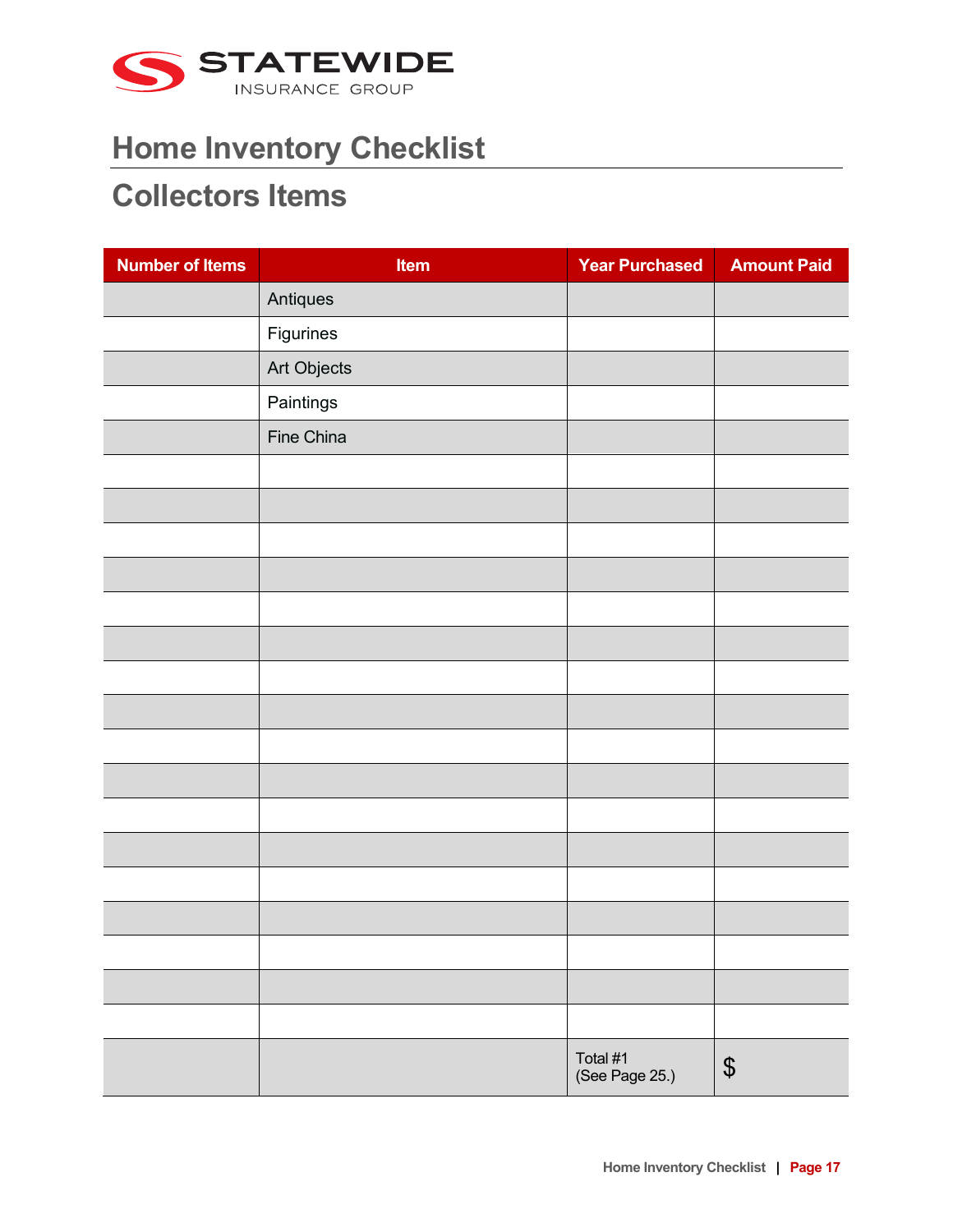

#### **Electronics**

| Item   Brand                                                  | <b>Serial Number</b> | Year<br><b>Purchased</b>   | <b>Amount Paid</b>    |
|---------------------------------------------------------------|----------------------|----------------------------|-----------------------|
| <b>VCR-DVD Players</b>                                        |                      |                            |                       |
| Calculators                                                   |                      |                            |                       |
| Computers                                                     |                      |                            |                       |
| Computer Accessories (Fax,<br>Scanners, Printers, etc.)       |                      |                            |                       |
| Stereo Equipment                                              |                      |                            |                       |
| Home Theater Systems                                          |                      |                            |                       |
| Video Equipment                                               |                      |                            |                       |
| <b>Digital Cameras</b>                                        |                      |                            |                       |
| Game Systems (X-Box 360,<br>wii, Playstation, Nintendo, etc.) |                      |                            |                       |
| i-pods & MP3 Players                                          |                      |                            |                       |
|                                                               |                      |                            |                       |
|                                                               |                      |                            |                       |
|                                                               |                      |                            |                       |
|                                                               |                      |                            |                       |
|                                                               |                      |                            |                       |
|                                                               |                      |                            |                       |
|                                                               |                      |                            |                       |
|                                                               |                      |                            |                       |
|                                                               |                      |                            |                       |
|                                                               |                      |                            |                       |
|                                                               |                      | Total #1<br>(See Page 25.) | $\boldsymbol{\theta}$ |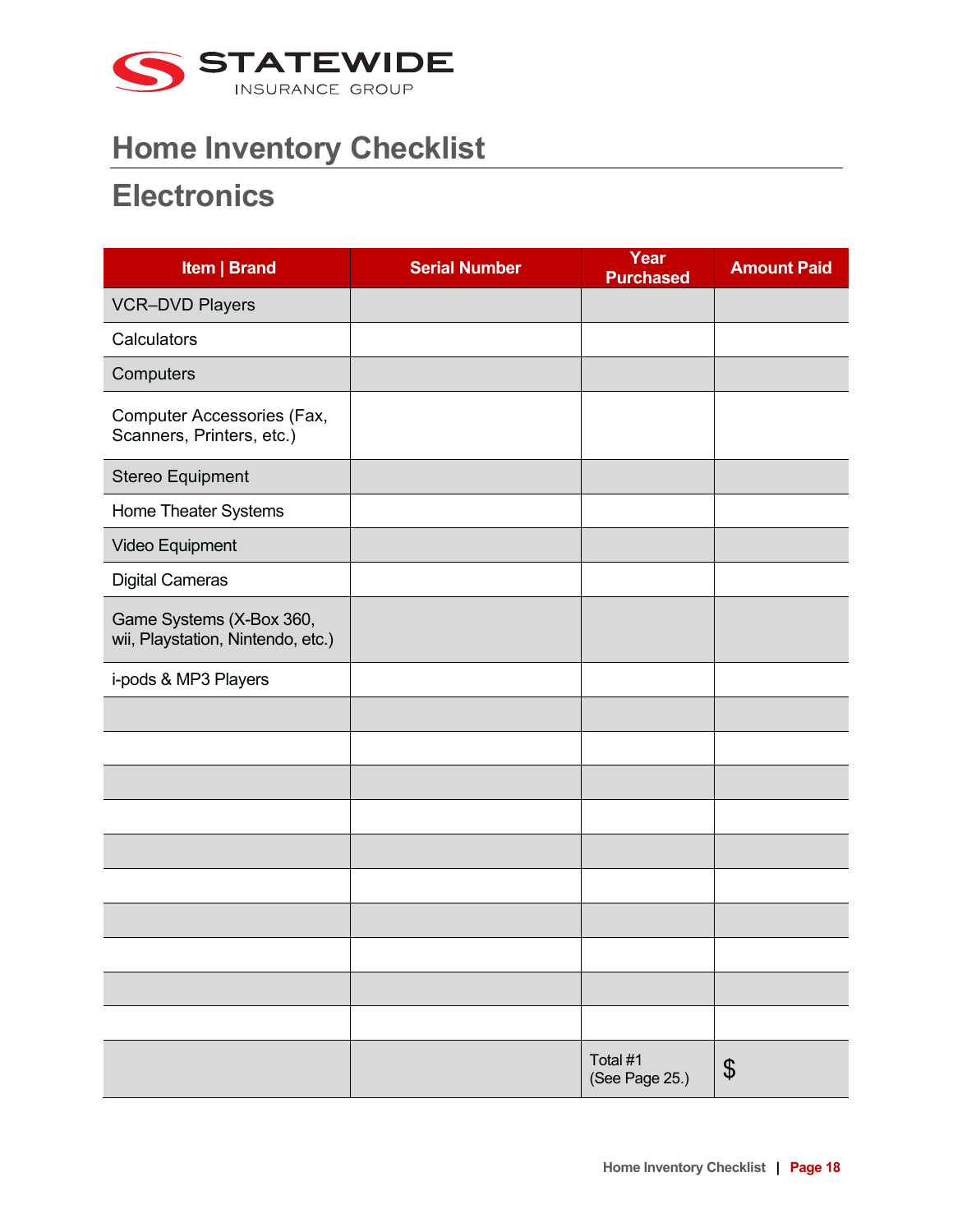

#### **Hobbies**

| Item   Brand               | <b>Serial Number</b> | Year<br><b>Purchased</b>   | <b>Amount Paid</b>         |
|----------------------------|----------------------|----------------------------|----------------------------|
| Collections (Coin, etc.)   |                      |                            |                            |
| <b>Craft Materials</b>     |                      |                            |                            |
| Photography                |                      |                            |                            |
| <b>Musical Instruments</b> |                      |                            |                            |
| Toys                       |                      |                            |                            |
|                            |                      |                            |                            |
|                            |                      |                            |                            |
|                            |                      |                            |                            |
|                            |                      |                            |                            |
|                            |                      |                            |                            |
|                            |                      |                            |                            |
|                            |                      |                            |                            |
|                            |                      |                            |                            |
|                            |                      |                            |                            |
|                            |                      |                            |                            |
|                            |                      |                            |                            |
|                            |                      |                            |                            |
|                            |                      |                            |                            |
|                            |                      |                            |                            |
|                            |                      |                            |                            |
|                            |                      |                            |                            |
|                            |                      |                            |                            |
|                            |                      | Total #1<br>(See Page 25.) | $\boldsymbol{\mathsf{\$}}$ |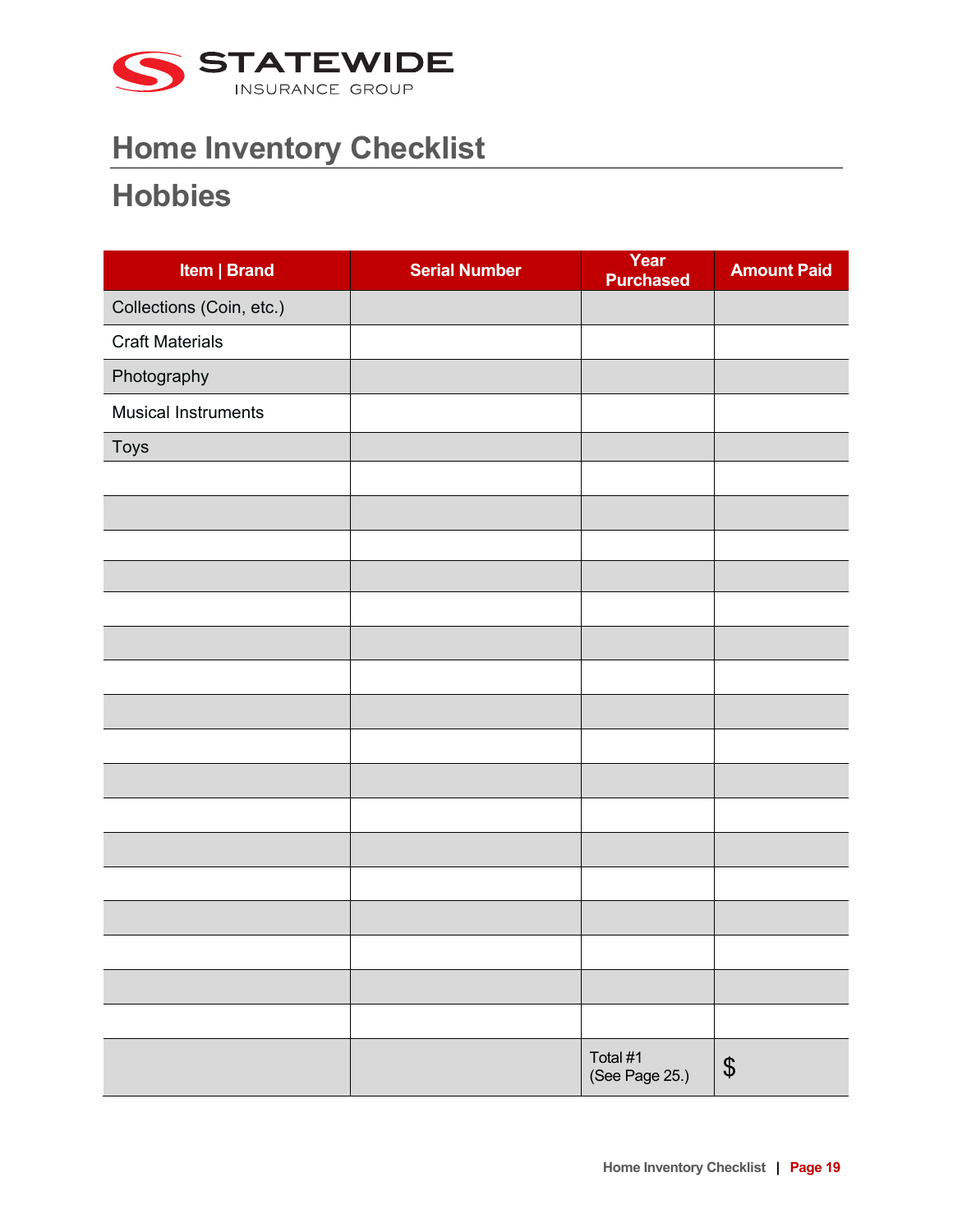

#### **Jewelry & Furs**

| Item   Brand     | <b>Serial Number</b> | Year<br><b>Purchased</b>   | <b>Amount Paid</b> |
|------------------|----------------------|----------------------------|--------------------|
| <b>Bracelets</b> |                      |                            |                    |
| <b>Brooches</b>  |                      |                            |                    |
| Earrings         |                      |                            |                    |
| Necklaces        |                      |                            |                    |
| Rings            |                      |                            |                    |
| Total #19        |                      |                            |                    |
| (See Page 25.)   |                      |                            |                    |
| Watches          |                      |                            |                    |
|                  |                      |                            |                    |
|                  |                      |                            |                    |
|                  |                      |                            |                    |
|                  |                      |                            |                    |
|                  |                      |                            |                    |
|                  |                      |                            |                    |
|                  |                      |                            |                    |
|                  |                      |                            |                    |
|                  |                      |                            |                    |
|                  |                      |                            |                    |
|                  |                      |                            |                    |
|                  |                      |                            |                    |
|                  |                      |                            |                    |
|                  |                      |                            |                    |
|                  |                      | Total #1<br>(See Page 25.) | $\boldsymbol{\$}$  |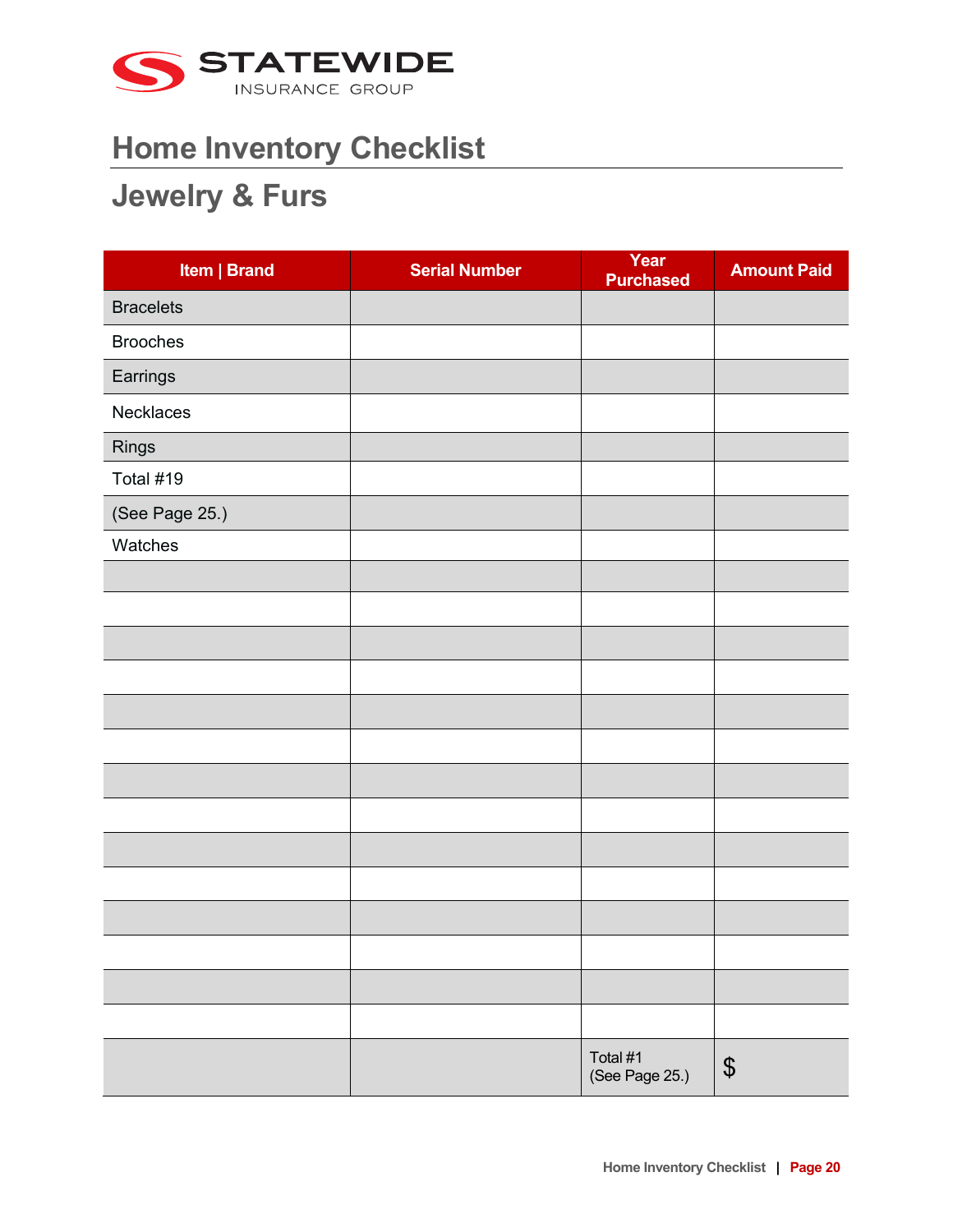

#### **Miscellaneous**

| Item   Brand | <b>Serial Number</b> | Year<br><b>Purchased</b>   | <b>Amount Paid</b> |
|--------------|----------------------|----------------------------|--------------------|
| Lawn Mower   |                      |                            |                    |
| Power Tools  |                      |                            |                    |
|              |                      |                            |                    |
|              |                      |                            |                    |
|              |                      |                            |                    |
|              |                      |                            |                    |
|              |                      |                            |                    |
|              |                      |                            |                    |
|              |                      |                            |                    |
|              |                      |                            |                    |
|              |                      |                            |                    |
|              |                      |                            |                    |
|              |                      |                            |                    |
|              |                      |                            |                    |
|              |                      |                            |                    |
|              |                      |                            |                    |
|              |                      |                            |                    |
|              |                      |                            |                    |
|              |                      |                            |                    |
|              |                      |                            |                    |
|              |                      |                            |                    |
|              |                      |                            |                    |
|              |                      | Total #1<br>(See Page 25.) | $\boldsymbol{\$}$  |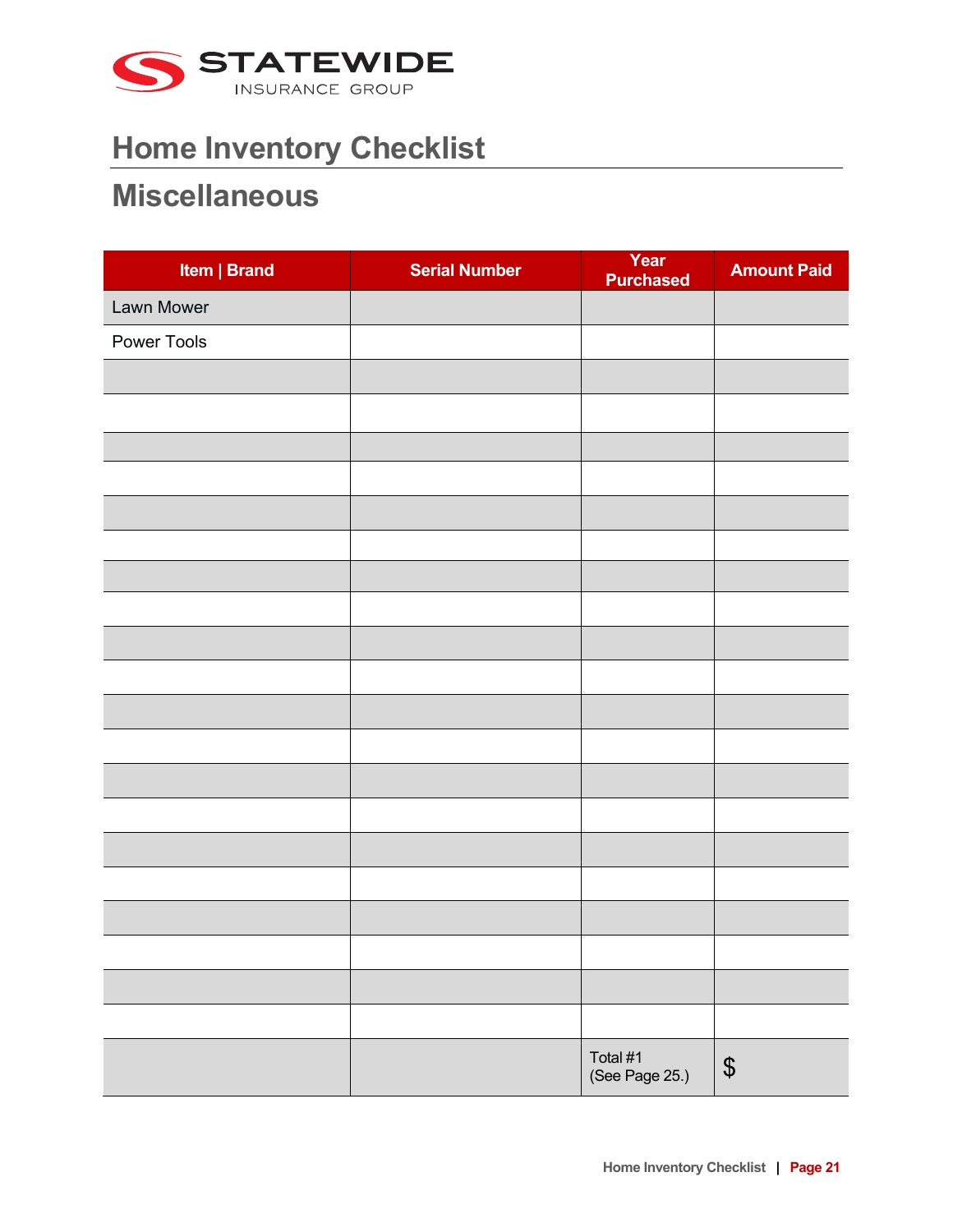

**Precious Metals (Gold, Silver, Platinum, Pewter, Etc.)** 

| Item   Brand | <b>Serial Number</b> | Year<br><b>Purchased</b>   | <b>Amount Paid</b>         |
|--------------|----------------------|----------------------------|----------------------------|
|              |                      |                            |                            |
|              |                      |                            |                            |
|              |                      |                            |                            |
|              |                      |                            |                            |
|              |                      |                            |                            |
|              |                      |                            |                            |
|              |                      |                            |                            |
|              |                      |                            |                            |
|              |                      |                            |                            |
|              |                      |                            |                            |
|              |                      |                            |                            |
|              |                      |                            |                            |
|              |                      |                            |                            |
|              |                      |                            |                            |
|              |                      |                            |                            |
|              |                      |                            |                            |
|              |                      |                            |                            |
|              |                      |                            |                            |
|              |                      |                            |                            |
|              |                      |                            |                            |
|              |                      |                            |                            |
|              |                      | Total #1<br>(See Page 25.) | $\boldsymbol{\mathsf{\$}}$ |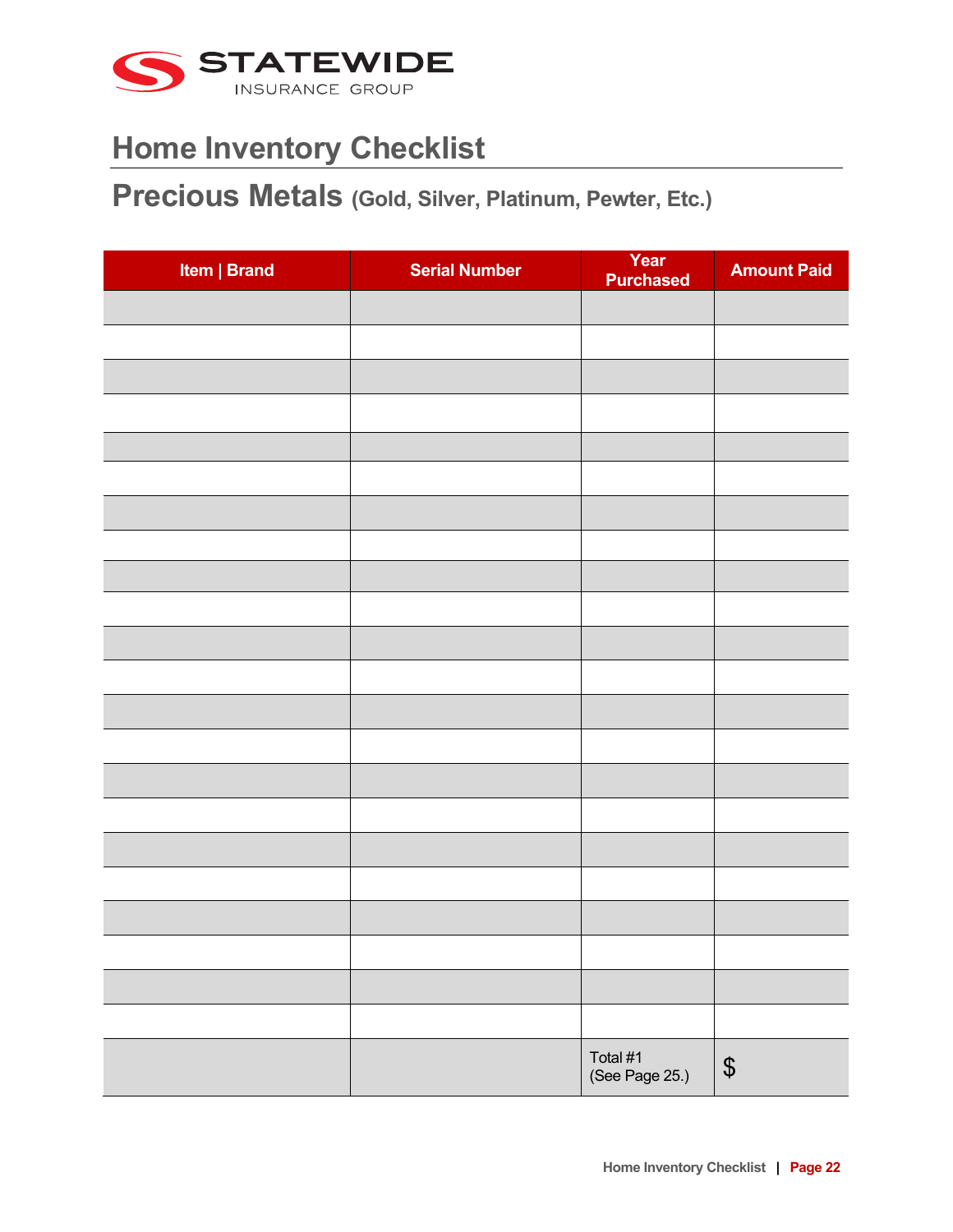

#### **Sports Equipment**

| Item   Brand             | <b>Serial Number</b> | Year<br><b>Purchased</b>   | <b>Amount Paid</b>         |
|--------------------------|----------------------|----------------------------|----------------------------|
| <b>Bikes</b>             |                      |                            |                            |
| <b>Bowling Equipment</b> |                      |                            |                            |
| <b>Fishing Equipment</b> |                      |                            |                            |
| <b>Golf Equipment</b>    |                      |                            |                            |
| Guns                     |                      |                            |                            |
| <b>Skis</b>              |                      |                            |                            |
| Swim and Diving Gear     |                      |                            |                            |
| <b>Tennis Rackets</b>    |                      |                            |                            |
| <b>Bikes</b>             |                      |                            |                            |
|                          |                      |                            |                            |
|                          |                      |                            |                            |
|                          |                      |                            |                            |
|                          |                      |                            |                            |
|                          |                      |                            |                            |
|                          |                      |                            |                            |
|                          |                      |                            |                            |
|                          |                      |                            |                            |
|                          |                      |                            |                            |
|                          |                      |                            |                            |
|                          |                      |                            |                            |
|                          |                      |                            |                            |
|                          |                      |                            |                            |
|                          |                      | Total #1<br>(See Page 25.) | $\boldsymbol{\mathsf{\$}}$ |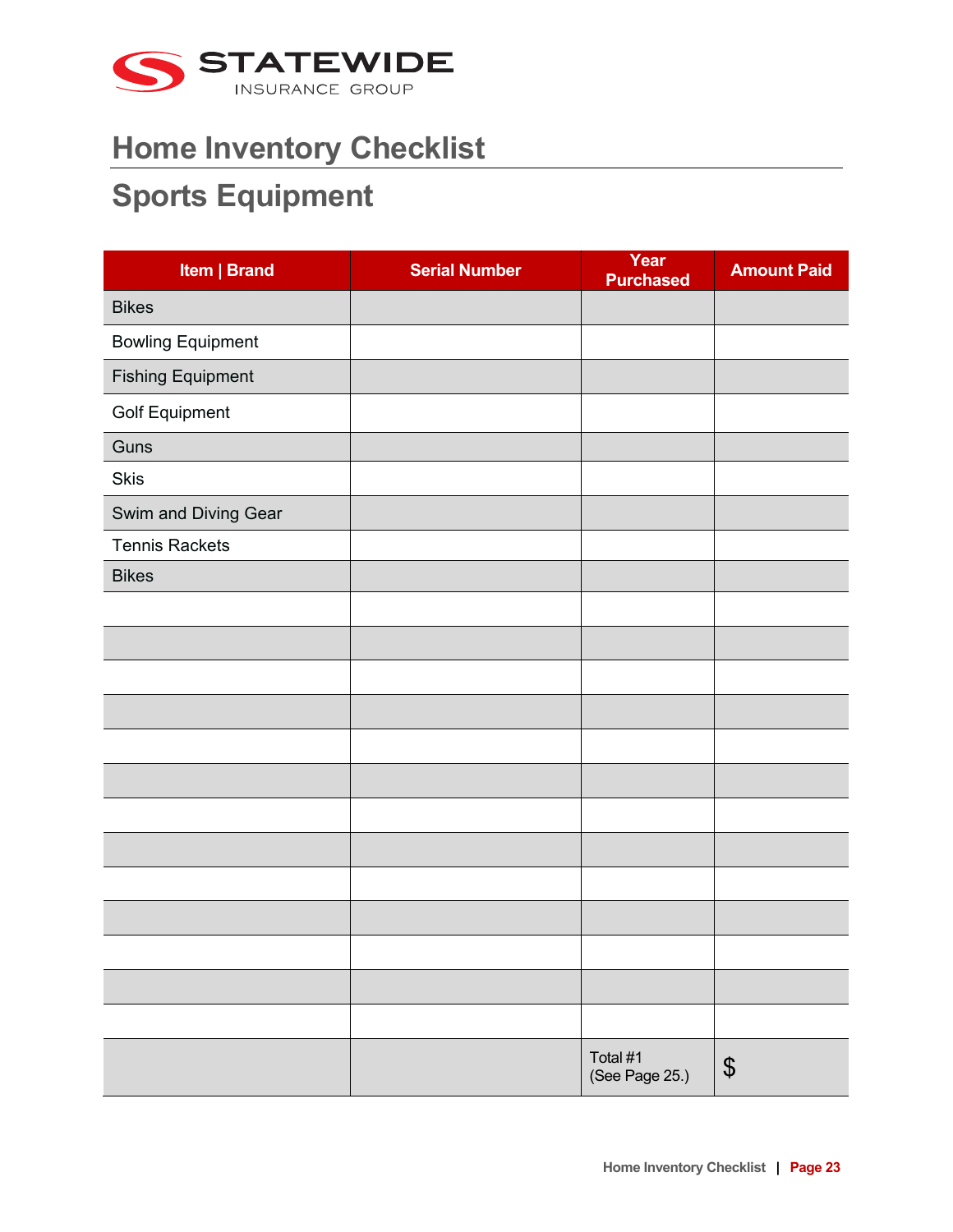

#### **Other**

| Item   Brand | <b>Serial Number</b> | Year<br><b>Purchased</b>   | <b>Amount Paid</b>         |
|--------------|----------------------|----------------------------|----------------------------|
|              |                      |                            |                            |
|              |                      |                            |                            |
|              |                      |                            |                            |
|              |                      |                            |                            |
|              |                      |                            |                            |
|              |                      |                            |                            |
|              |                      |                            |                            |
|              |                      |                            |                            |
|              |                      |                            |                            |
|              |                      |                            |                            |
|              |                      |                            |                            |
|              |                      |                            |                            |
|              |                      |                            |                            |
|              |                      |                            |                            |
|              |                      |                            |                            |
|              |                      |                            |                            |
|              |                      |                            |                            |
|              |                      |                            |                            |
|              |                      |                            |                            |
|              |                      |                            |                            |
|              |                      |                            |                            |
|              |                      |                            |                            |
|              |                      | Total #1<br>(See Page 25.) | $\boldsymbol{\mathsf{\$}}$ |